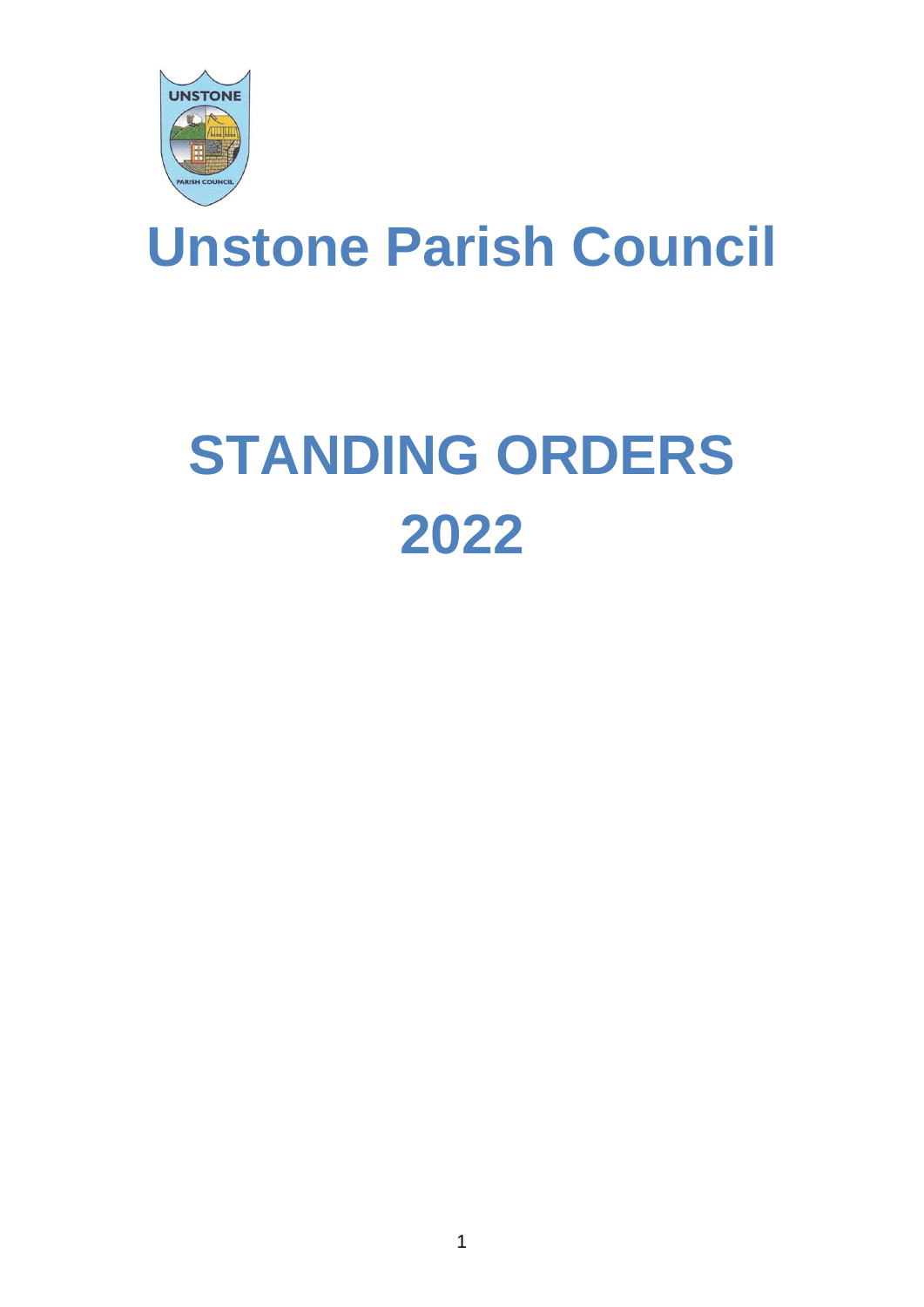

| 1. |                                                           |
|----|-----------------------------------------------------------|
| 2. |                                                           |
| 3. |                                                           |
| 4. |                                                           |
| 5. |                                                           |
| 6. | <b>EXTRAORDINARY MEETINGS OF THE COUNCIL,</b>             |
| 7. |                                                           |
| 8. |                                                           |
| 9. | MOTIONS FOR A MEETING THAT REQUIRE WRITTEN NOTICE         |
|    | 10. MOTIONS AT A MEETING THAT DO NOT REQUIRE WRITTEN      |
|    |                                                           |
|    |                                                           |
|    |                                                           |
|    |                                                           |
|    |                                                           |
|    |                                                           |
|    | 17. ACCOUNTS AND ACCOUNTING STATEMENTS 19                 |
|    |                                                           |
|    |                                                           |
|    |                                                           |
|    | 21. RESPONSIBILITIES UNDER DATA PROTECTION LEGISLATION 22 |
|    |                                                           |
|    |                                                           |
|    | 24. COMMUNICATING WITH DISTRICT AND COUNTY                |
|    |                                                           |
|    |                                                           |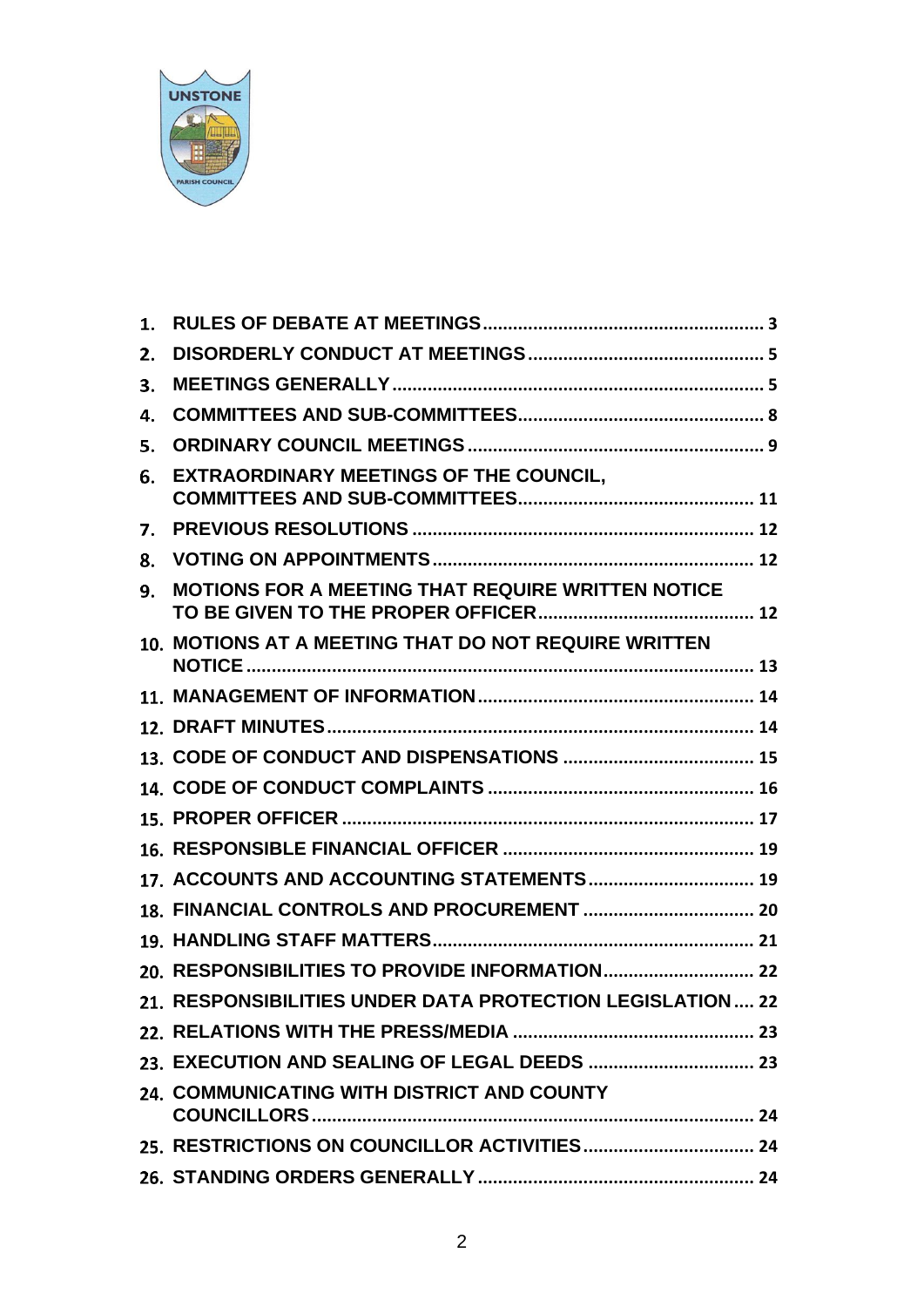

#### <span id="page-2-0"></span>**RULES OF DEBATE AT MEETINGS**  $1.$

- a Motions on the agenda shall be considered in the order that they appear unless the order is changed at the discretion of the chairperson of the meeting.
- b A motion (including an amendment) shall not be progressed unless it has been moved and seconded.
- c A motion on the agenda that is not moved by its proposer may be treated by the chairperson of the meeting as withdrawn.
- d If a motion (including an amendment) has been seconded, it may be withdrawn by the proposer only with the consent of the seconder and the meeting.
- e An amendment is a proposal to remove or add words to a motion. It shall not negate the motion.
- f If an amendment to the original motion is carried, the original motion (as amended) becomes the substantive motion upon which further amendment(s) may be moved.
- g An amendment shall not be considered unless early verbal notice of it is given at the meeting and, if requested by the chairperson of the meeting, is expressed in writing to the chairperson.
- h A councillor may move an amendment to their own motion if agreed by the meeting. If a motion has already been seconded, the amendment shall be with the consent of the seconder and the meeting.
- i If there is more than one amendment to an original or substantive motion, the amendments shall be moved in the order directed by the chairperson of the meeting.
- j Subject to standing order 1(k), only one amendment shall be moved and debated at a time, the order of which shall be directed by the chairperson of the meeting.
- k One or more amendments may be discussed together if the chairperson of the meeting considers this expedient but each amendment shall be voted upon separately.
- l A councillor may not move more than one amendment to an original or substantive motion.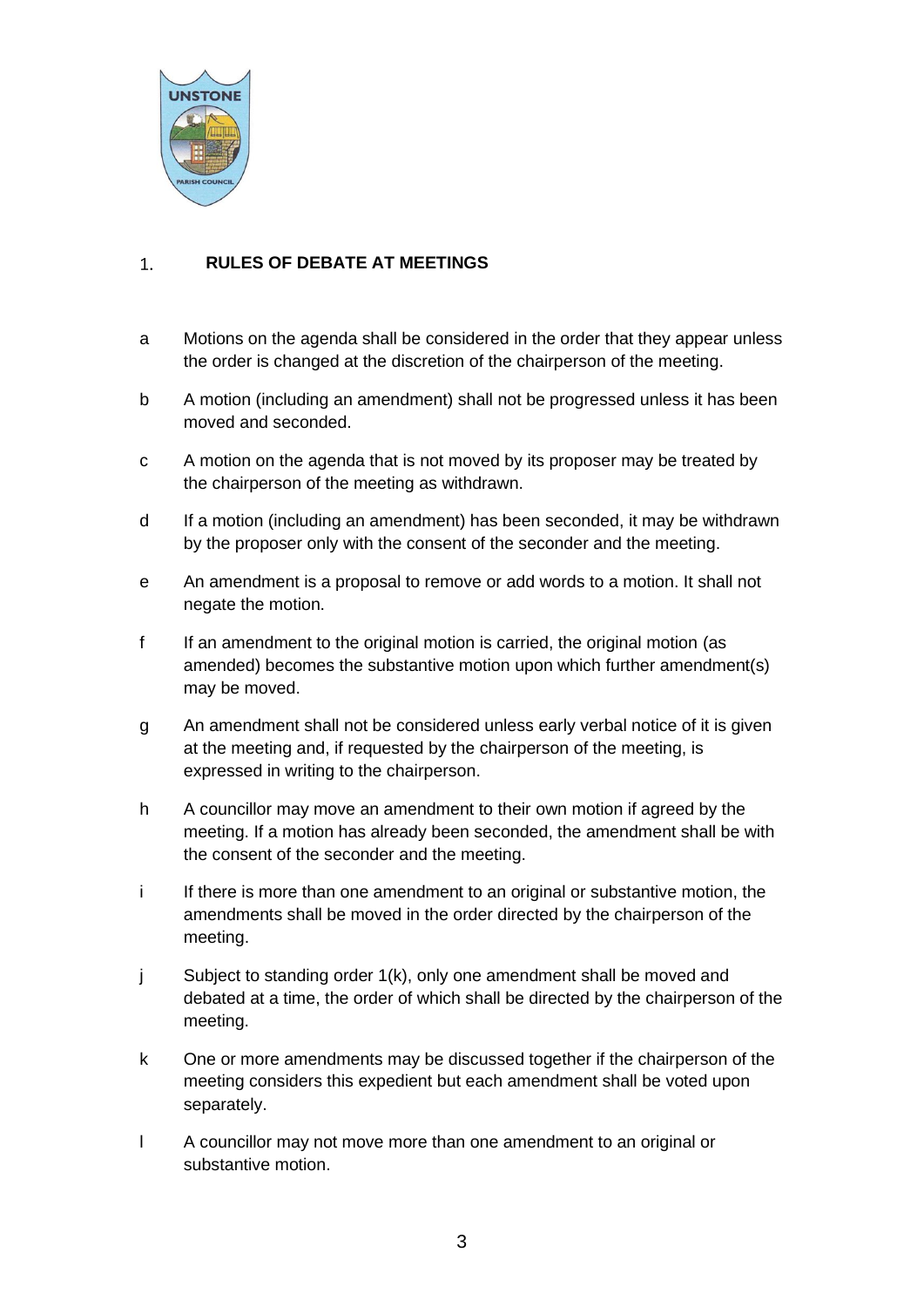

- m The mover of an amendment has no right of reply at the end of debate on it.
- n Where a series of amendments to an original motion are carried, the mover of the original motion shall have a right of reply either at the end of debate on the first amendment or at the very end of debate on the final substantive motion immediately before it is put to the vote.
- o Unless permitted by the chairperson of the meeting, a councillor may speak once in the debate on a motion except:
	- i. to speak on an amendment moved by another councillor;
	- ii. to move or speak on another amendment if the motion has been amended since they last spoke;
	- iii. to make a point of order;
	- iv. to give a personal explanation; or
	- v. to exercise a right of reply.
- p During the debate on a motion, a councillor may interrupt only on a point of order or a personal explanation and the councillor who was interrupted shall stop speaking. A councillor raising a point of order shall identify the standing order which they consider has been breached or specify the other irregularity in the proceedings of the meeting they are concerned by.
- q A point of order shall be decided by the chairperson of the meeting and their decision shall be final.
- r When a motion is under debate, no other motion shall be moved except:
	- i. to amend the motion;
	- ii. to proceed to the next business;
	- iii. to adjourn the debate;
	- iv. to put the motion to a vote;
	- v. to ask a person to be no longer heard or to leave the meeting;
	- vi. to refer a motion to a committee or sub-committee for consideration;
	- vii. to exclude the public and press;
	- viii. to adjourn the meeting; or
	- ix. to suspend particular standing order(s) excepting those which reflect mandatory statutory or legal requirements.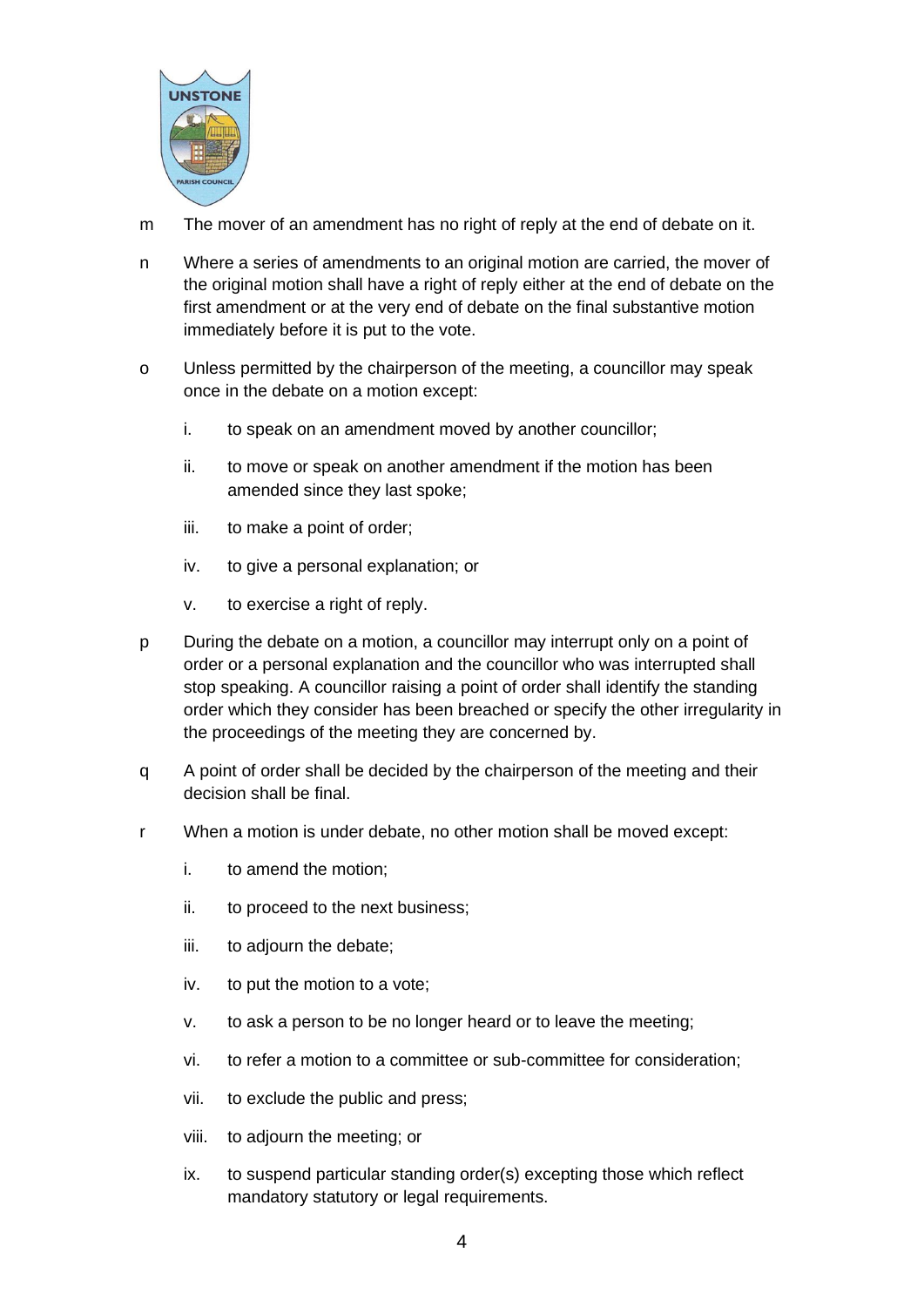

- s Before an original or substantive motion is put to the vote, the chairperson of the meeting shall be satisfied that the motion has been sufficiently debated and that the mover of the motion under debate has exercised or waived their right of reply.
- t Excluding motions moved under standing order 1(r), the contributions or speeches by a councillor shall relate only to the motion under discussion and shall not exceed 5 minutes without the consent of the chairperson of the meeting.

#### <span id="page-4-0"></span> $2.$ **DISORDERLY CONDUCT AT MEETINGS**

- a No person shall obstruct the transaction of business at a meeting or behave offensively or improperly. If this standing order is ignored, the chairperson of the meeting shall request such person(s) to moderate or improve their conduct.
- b If person(s) disregard the request of the chairperson of the meeting to moderate or improve their conduct, any councillor or the chairperson of the meeting may move that the person be no longer heard or be excluded from the meeting. The motion, if seconded, shall be put to the vote without discussion.
- c If a resolution made under standing order 2(b) is ignored, the chairperson of the meeting may take further reasonable steps to restore order or to progress the meeting. This may include temporarily suspending or closing the meeting.

#### <span id="page-4-1"></span>**MEETINGS GENERALLY**  $3<sub>1</sub>$

- Full Council meetings Committee meetings Sub-committee meetings **•**
- a **Meetings shall not take place in premises which at the time of the meeting are used for the supply of alcohol, unless no other premises are available free of charge or at a reasonable cost.**
- b **The minimum three clear days for notice of a meeting does not include the day on which notice was issued, the day of the meeting, a Sunday, a day of the Christmas break, a day of the Easter break or of a bank holiday or a day appointed for public thanksgiving or mourning.**
- c **The minimum three clear days' public notice for a meeting does not include the day on which the notice was issued or the day of the meeting unless the meeting is convened at shorter notice**
- d **Meetings shall be open to the public unless their presence is prejudicial**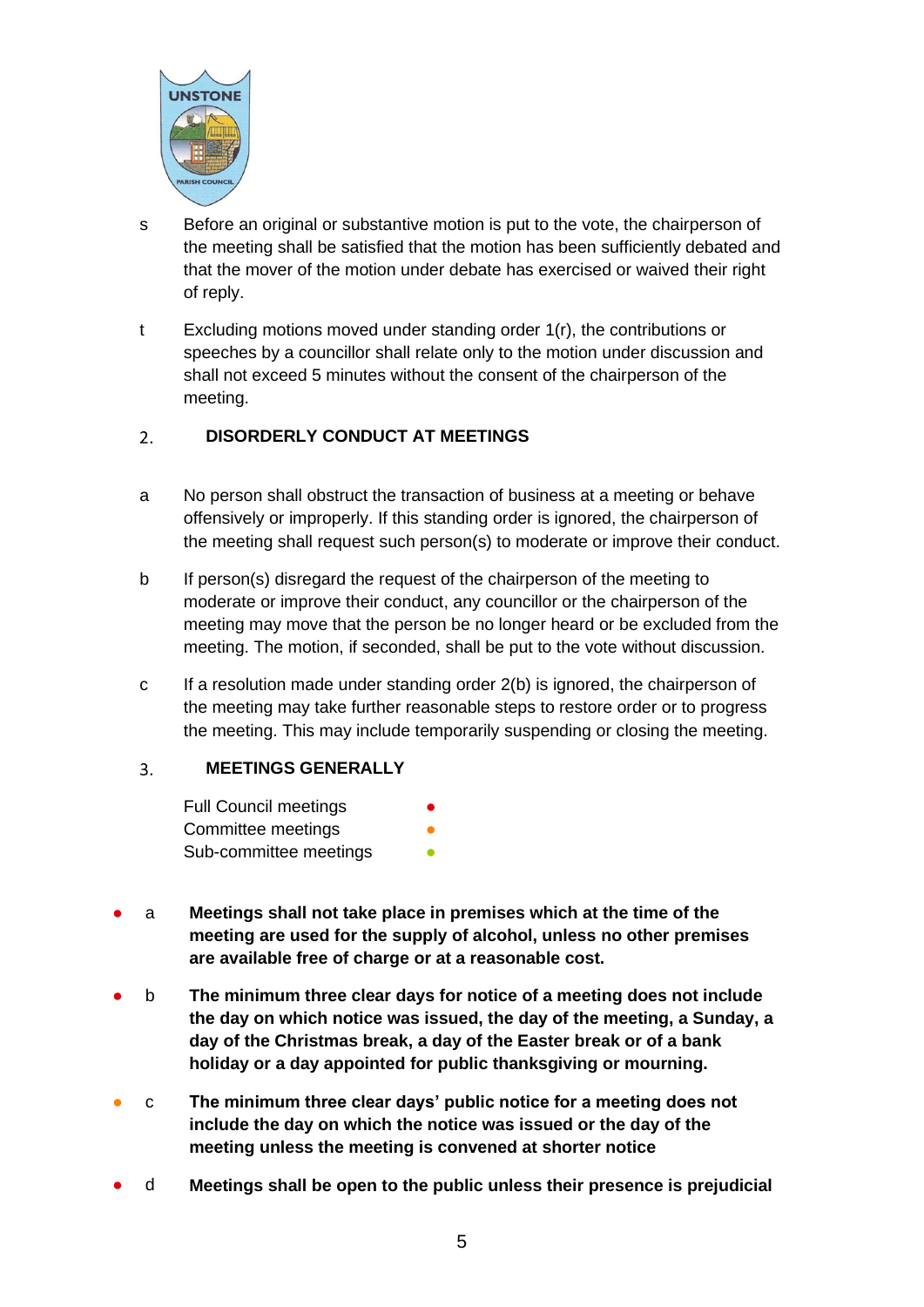

● **to the public interest by reason of the confidential nature of the business to be transacted or for other special reasons. The public's exclusion from part or all of a meeting shall be by a resolution which shall give reasons for the public's exclusion.**

- e Members of the public may make representations, answer questions and give evidence at a meeting which they are entitled to attend in respect of the business on the agenda.
- f The period of time designated for public participation at a meeting in accordance with standing order 3(e) shall not exceed 15 minutes unless directed by the chairperson of the meeting.
- g Subject to standing order 3(f), a member of the public shall not speak for more than 3 minutes.
- h In accordance with standing order 3(e), a question shall not require a response at the meeting nor start a debate on the question. The chairperson of the meeting may direct that a written or oral response be given.
- i A person shall raise their hand when requesting to speak and stand when speaking (except when a person has a disability or is likely to suffer discomfort).
- j A person who speaks at a meeting shall direct their comments to the chairperson of the meeting.
- k Only one person is permitted to speak at a time. If more than one person wants to speak, the chairperson of the meeting shall direct the order of speaking.
- ● l **Subject to standing order 3(m), a person who attends a meeting is permitted to report on the meeting whilst the meeting is open to the public. To "report" means to film, photograph, make an audio recording of meeting proceedings, use any other means for enabling persons not present to see or hear the meeting as it takes place or later or to report or to provide oral or written commentary about the meeting so that the report or commentary is available as the meeting takes place or later to persons not present.**
- ● m **A person present at a meeting may not provide an oral report or oral commentary about a meeting as it takes place without permission.**
- ● n **The press shall be provided with reasonable facilities for the taking of their report of all or part of a meeting at which they are entitled to be present.**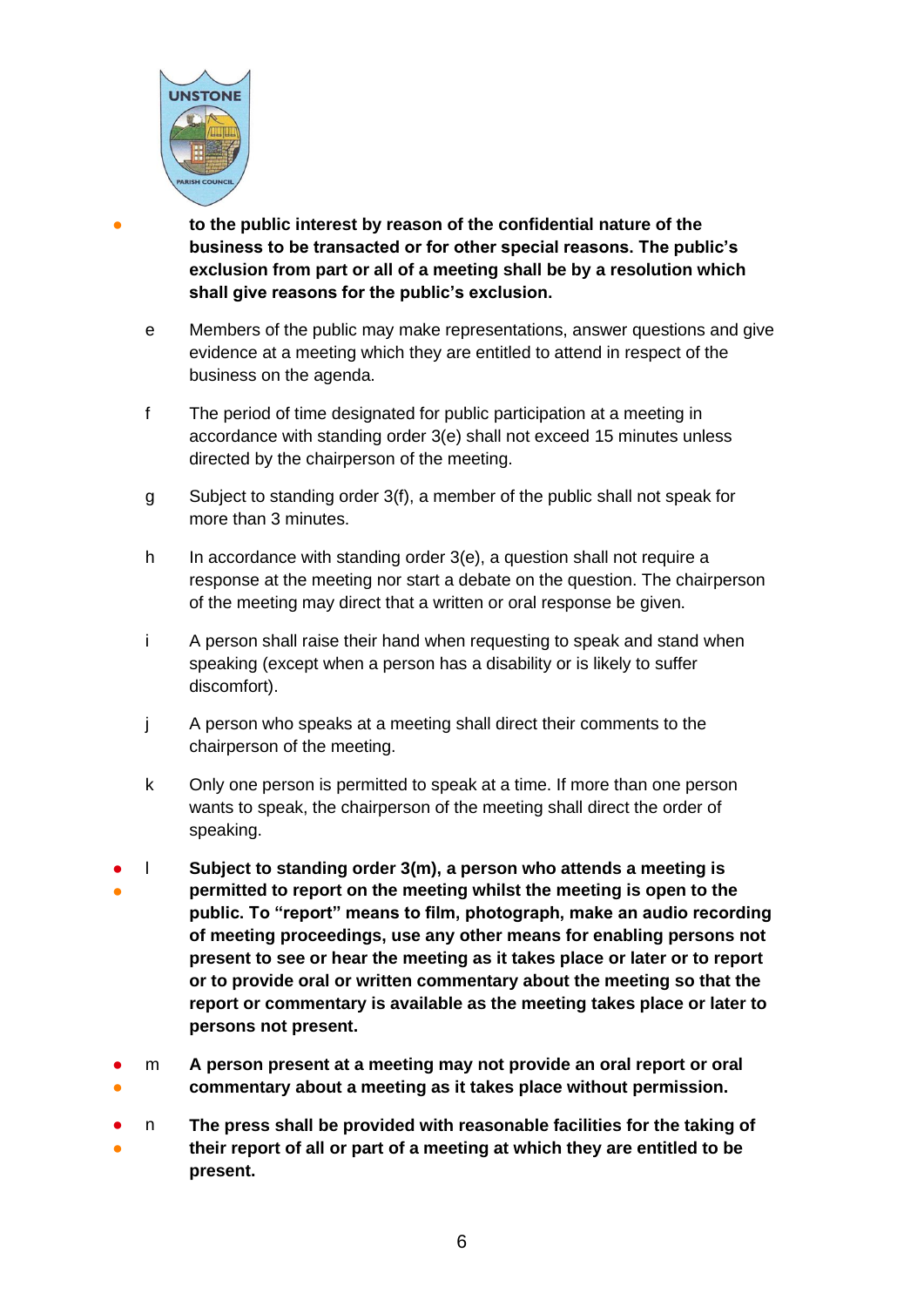

- o **Subject to standing orders which indicate otherwise, anything authorised or required to be done by, to or before the Chairperson of the Council may in their absence be done by, to or before the Vice-Chairperson of the Council.**
- p **The Chairperson of the Council, if present, shall preside at a meeting. If the Chairperson is absent from a meeting, the Vice-Chairperson of the Council if present, shall preside. If both the Chairperson and the Vice-Chairperson are absent from a meeting, a councillor as chosen by the councillors present at the meeting shall preside at the meeting.**
- q **Subject to a meeting being quorate, all questions at a meeting shall be**
- ● **decided by a majority of the councillors and non-councillors with voting rights present and voting.**
- r **The chairperson of a meeting may give an original vote on any matter**
- ● **put to the vote, and in the case of an equality of votes may exercise their casting vote whether or not they gave an original vote.**

*See standing orders 5(h) and (i) for the different rules that apply in the election of the Chairperson of the Council at the annual meeting of the Council.*

- s **Unless standing orders provide otherwise, voting on a question shall be by a show of hands. At the request of a councillor, the voting on any question shall be recorded so as to show whether each councillor present and voting gave their vote for or against that question.** Such a request shall be made before moving on to the next item of business on the agenda.
	- t The minutes of a meeting shall include an accurate record of the following:
		- i. the time and place of the meeting;
		- ii. the names of councillors who are present and the names of councillors who are absent;
		- iii. interests that have been declared by councillors and non-councillors with voting rights;
		- iv. the grant of dispensations (if any) to councillors and non-councillors with voting rights;
		- v. whether a councillor or non-councillor with voting rights left the meeting when matters that they held interests in were being considered;
		- vi. if there was a public participation session; and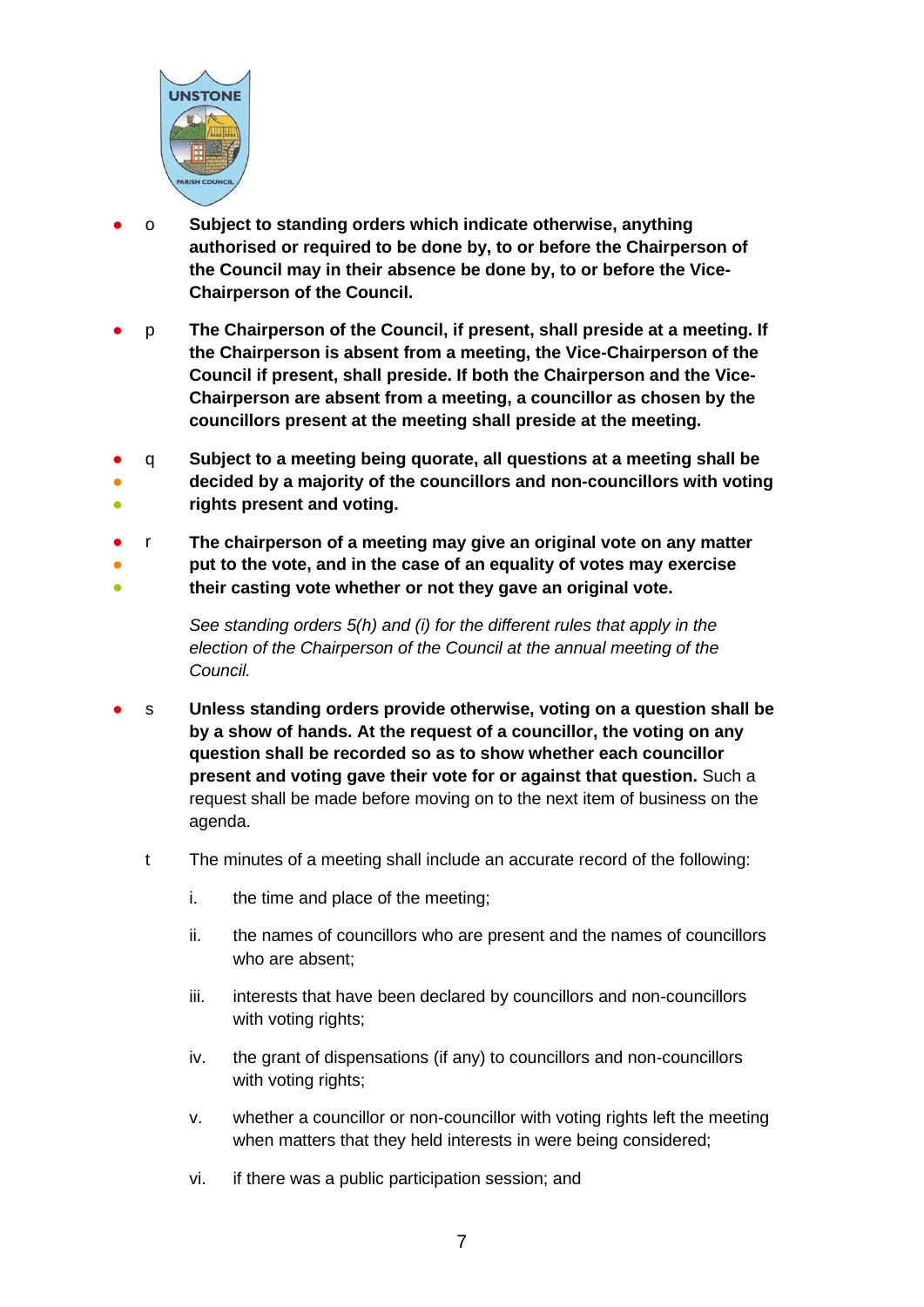

vii. the resolutions made.

- u **A councillor or a non-councillor with voting rights who has a**
- **disclosable pecuniary interest or another interest as set out in the**
- **Council's code of conduct in a matter being considered at a meeting is subject to statutory limitations or restrictions under the code on their right to participate and vote on that matter.**
- v **No business may be transacted at a meeting unless at least one-third of the whole number of members of the Council are present and in no case shall the quorum of a meeting be less than three.**

*See standing order 4d(viii) for the quorum of a committee or sub-committee meeting.* 

- ● w **If a meeting is or becomes inquorate no business shall be transacted** and the meeting shall be closed. The business on the agenda for the meeting
- shall be adjourned to another meeting.
	- x A meeting shall not exceed a period of 2 hours.

#### <span id="page-7-0"></span>**COMMITTEES AND SUB-COMMITTEES**  $\overline{4}$ .

- a **Unless the Council determines otherwise, a committee may appoint a sub-committee whose terms of reference and members shall be determined by the committee.**
- b **The members of a committee may include non-councillors unless it is a committee which regulates and controls the finances of the Council.**
- c **Unless the Council determines otherwise, all the members of an advisory committee and a sub-committee of the advisory committee may be noncouncillors.**
- d The Council may appoint standing committees or other committees as may be necessary, and:
	- i. shall determine their terms of reference;
	- ii. shall determine the number and time of the ordinary meetings of a standing committee up until the date of the next annual meeting of the Council;
	- iii. shall permit a committee, other than in respect of the ordinary meetings of a committee, to determine the number and time of its meetings;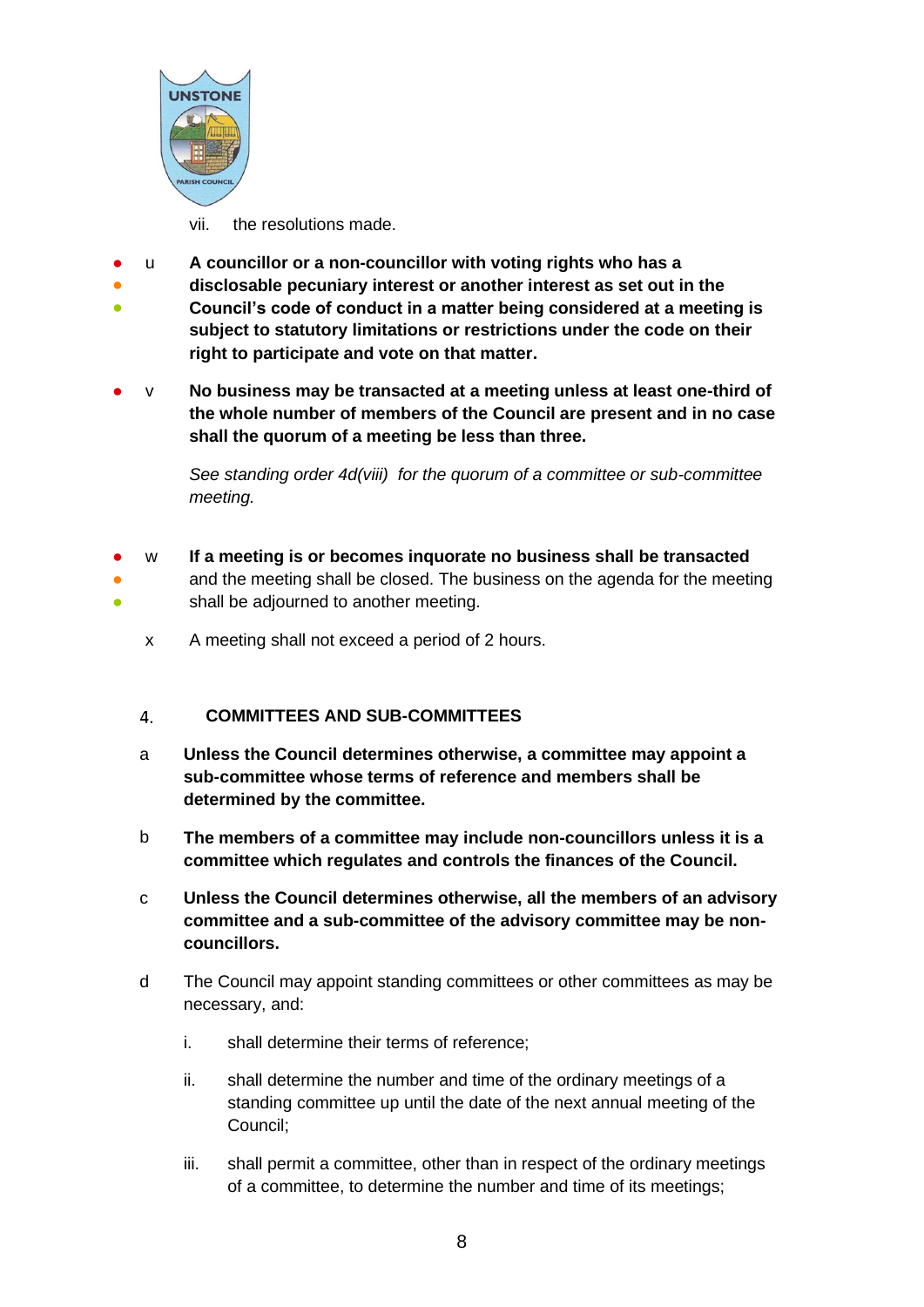

- iv. shall, subject to standing orders 4(b) and (c), appoint and determine the terms of office of members of such a committee;
- v. may, subject to standing orders 4(b) and (c), appoint and determine the terms of office of the substitute members to a committee whose role is to replace the ordinary members at a meeting of a committee if the ordinary members of the committee confirm to the Proper Officer 7 days before the meeting that they are unable to attend;
- vi. shall, after it has appointed the members of a standing committee, appoint the chairperson of the standing committee;
- vii. shall permit a committee other than a standing committee, to appoint its own chairperson at the first meeting of the committee;
- viii. shall determine the place, notice requirements and quorum for a meeting of a committee and a sub-committee which, in both cases, shall be no less than three;
- ix. shall determine if the public may participate at a meeting of a committee;
- x. shall determine if the public and press are permitted to attend the meetings of a sub-committee and also the advance public notice requirements, if any, required for the meetings of a sub-committee;
- xi. shall determine if the public may participate at a meeting of a subcommittee that they are permitted to attend; and
- xii. may dissolve a committee or a sub-committee.

#### <span id="page-8-0"></span>5. **ORDINARY COUNCIL MEETINGS**

- a **In an election year, the annual meeting of the Council shall be held on or within 14 days following the day on which the councillors elected take office.**
- b **In a year which is not an election year, the annual meeting of the Council shall be held on such day in May as the Council decides.**
- c **If no other time is fixed, the annual meeting of the Council shall take place at 6pm.**
- d **In addition to the annual meeting of the Council, at least three other ordinary meetings shall be held in each year on such dates and times as the Council decides.**
- e **The first business conducted at the annual meeting of the Council shall be the election of the Chairperson and Vice-Chairperson of the Council.**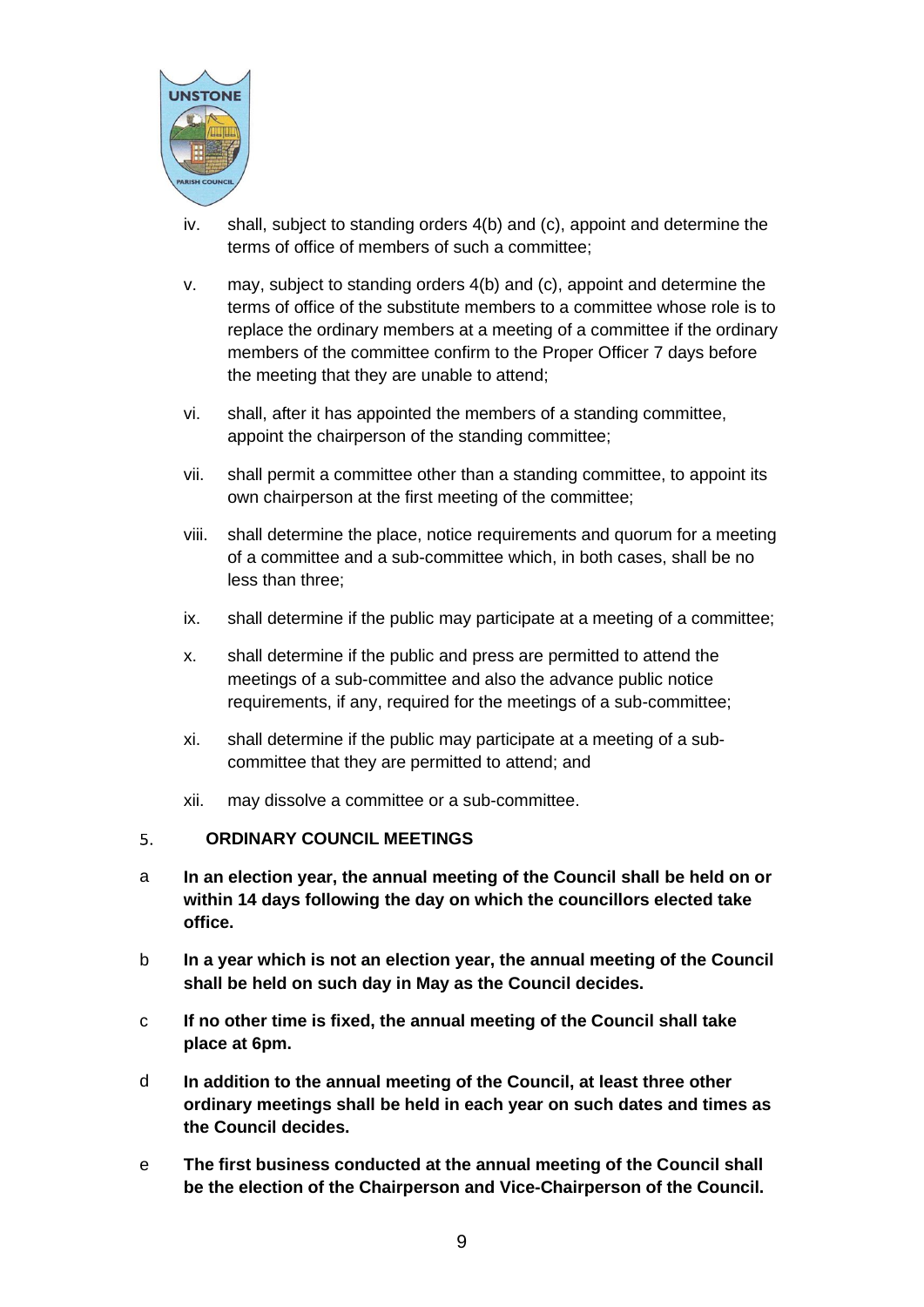

- f **The Chairperson of the Council, unless they have resigned or becomes disqualified, shall continue in office and preside at the annual meeting until their successor is elected at the next annual meeting of the Council.**
- g **The Vice-Chairperson of the Council, unless they resign or becomes disqualified, shall hold office until immediately after the election of the Chairperson of the Council at the next annual meeting of the Council.**
- h **In an election year, if the current Chairperson of the Council has not been re-elected as a member of the Council, they shall preside at the annual meeting until a successor Chairperson of the Council has been elected. The current Chairperson of the Council shall not have an original vote in respect of the election of the new Chairperson of the Council but shall give a casting vote in the case of an equality of votes.**
- i **In an election year, if the current Chairperson of the Council has been reelected as a member of the Council, they shall preside at the annual meeting until a new Chairperson of the Council has been elected. They may exercise an original vote in respect of the election of the new Chairperson of the Council and shall give a casting vote in the case of an equality of votes.**
- j Following the election of the Chairperson of the Council and Vice-Chairperson of the Council at the annual meeting, the business shall include:
	- i. **In an election year, delivery by the Chairperson of the Council and councillors of their acceptance of office forms unless the Council resolves for this to be done at a later date. In a year which is not an election year, delivery by the Chairperson of the Council of their acceptance of office form unless the Council resolves for this to be done at a later date;**
	- ii. Confirmation of the accuracy of the minutes of the last meeting of the Council;
	- iii. Receipt of the minutes of the last meeting of a committee;
	- iv. Consideration of the recommendations made by a committee;
	- v. Review of delegation arrangements to committees, sub-committees, staff and other local authorities;
	- vi. Review of the terms of reference for committees;
	- vii. Appointment of members to existing committees;
	- viii. Appointment of any new committees in accordance with standing order 4;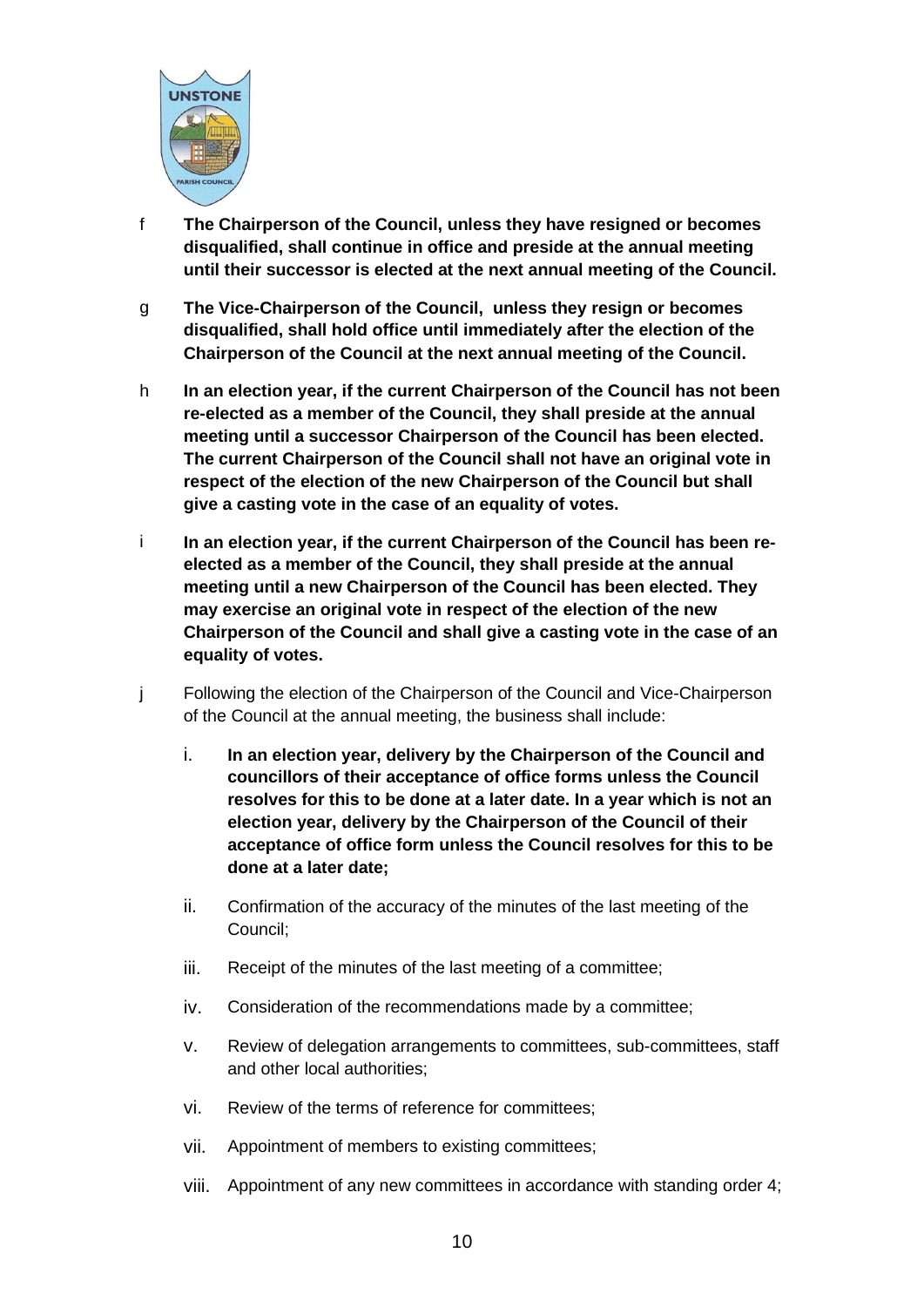

- ix. Review and adoption of appropriate standing orders and financial regulations;
- x. Review of arrangements (including legal agreements) with other local authorities, not-for-profit bodies and businesses.
- xi. Review of representation on or work with external bodies and arrangements for reporting back;
- xii. In an election year, to make arrangements with a view to the Council becoming eligible to exercise the general power of competence in the future;
- xiii. Review of inventory of land and other assets including buildings and office equipment;
- xiv. Confirmation of arrangements for insurance cover in respect of all insurable risks;
- xv. Review of the Council's and/or staff subscriptions to other bodies;
- xvi. Review of the Council's complaints procedure;
- xvii. Review of the Council's policies, procedures and practices in respect of its obligations under freedom of information and data protection legislation (*see also standing orders 11, 20 and 21*);
- xviii. Review of the Council's policy for dealing with the press/media;
- xix. Review of the Council's employment policies and procedures;
- xx. Review of the Council's expenditure incurred under s.137 of the Local Government Act 1972 or the general power of competence.
- xxi. Determining the time and place of ordinary meetings of the Council up to and including the next annual meeting of the Council.

#### <span id="page-10-0"></span>6. **EXTRAORDINARY MEETINGS OF THE COUNCIL, COMMITTEES AND SUB-COMMITTEES**

- a **The Chairperson of the Council may convene an extraordinary meeting of the Council at any time.**
- b **If the Chairperson of the Council does not call an extraordinary meeting of the Council within seven days of having been requested in writing to do so by two councillors, any two councillors may convene an extraordinary meeting of the Council. The public notice giving the time, place and agenda for such a meeting shall be signed by the two**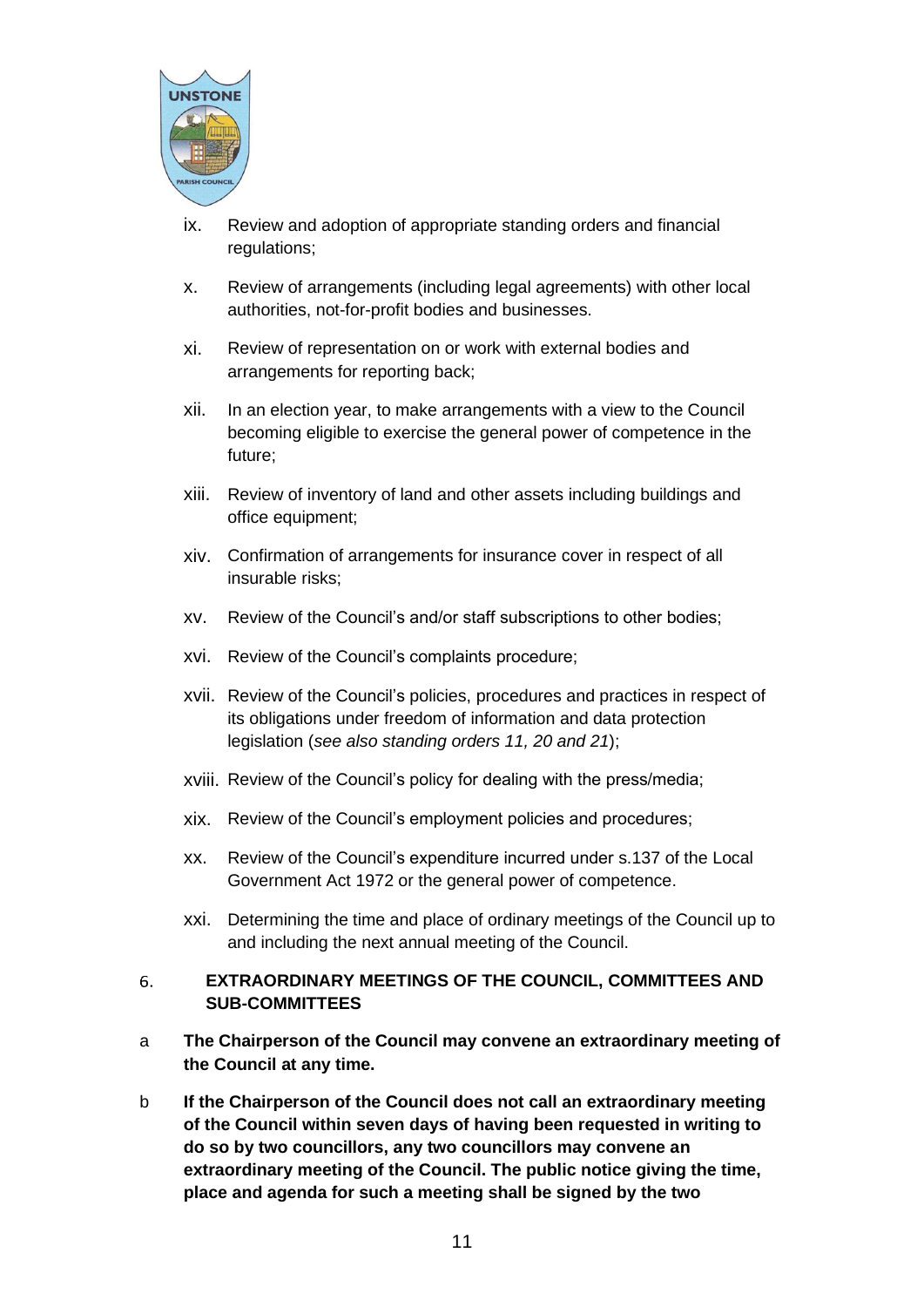

### **councillors.**

- c The chairperson of a committee may convene an extraordinary meeting of the committee at any time.
- d If the chairperson of a committee does not call an extraordinary meeting within 7 days of having been requested to do so by 2 members of the committee any members of the committee may convene an extraordinary meeting of the committee.

#### <span id="page-11-0"></span> $7.$ **PREVIOUS RESOLUTIONS**

- a A resolution shall not be reversed within six months except either by a special motion, which requires written notice by at least 4 councillors to be given to the Proper Officer in accordance with standing order 9, or by a motion moved in pursuance of the recommendation of a committee or a sub-committee.
- b When a motion moved pursuant to standing order 7(a) has been disposed of, no similar motion may be moved for a further six months.

#### <span id="page-11-1"></span>**VOTING ON APPOINTMENTS** 8.

a Where more than two persons have been nominated for a position to be filled by the Council and none of those persons has received an absolute majority of votes in their favour, the name of the person having the least number of votes shall be struck off the list and a fresh vote taken. This process shall continue until a majority of votes is given in favour of one person. A tie in votes may be settled by the casting vote exercisable by the chairperson of the meeting.

#### <span id="page-11-2"></span>**MOTIONS FOR A MEETING THAT REQUIRE WRITTEN NOTICE TO BE**  9. **GIVEN TO THE PROPER OFFICER**

- a A motion shall relate to the responsibilities of the meeting for which it is tabled and in any event shall relate to the performance of the Council's statutory functions, powers and obligations or an issue which specifically affects the Council's area or its residents.
- b No motion may be moved at a meeting unless it is on the agenda and the mover has given written notice of its wording to the Proper Officer at least 7 clear days before the meeting. Clear days do not include the day of the notice or the day of the meeting.
- c The Proper Officer may, before including a motion on the agenda received in accordance with standing order 9(b), correct obvious grammatical or typographical errors in the wording of the motion.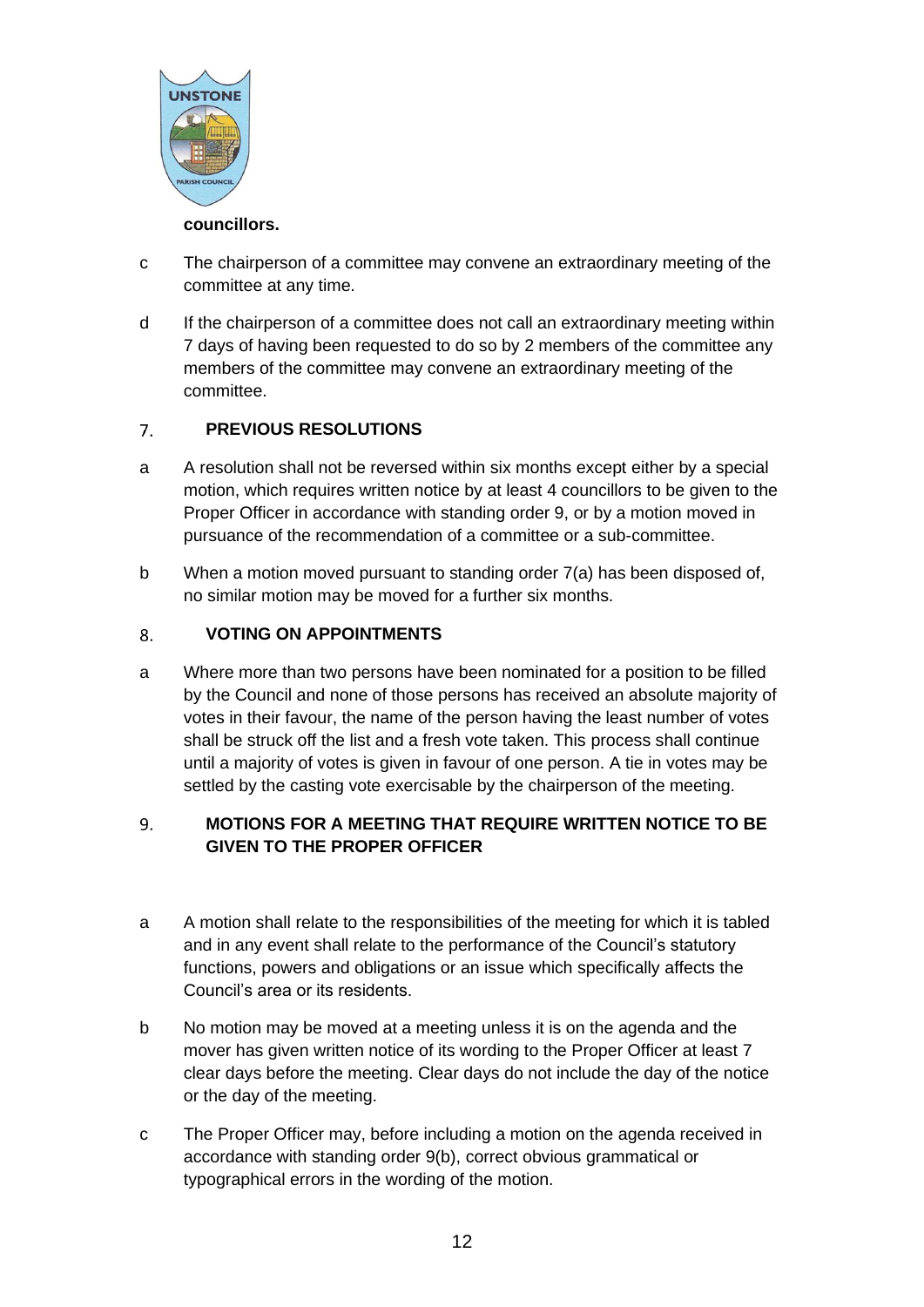

- d If the Proper Officer considers the wording of a motion received in accordance with standing order 9(b) is not clear in meaning, the motion shall be rejected until the mover of the motion resubmits it, so that it can be understood, in writing, to the Proper Officer at least 7 clear days before the meeting.
- e If the wording or subject of a proposed motion is considered improper, the Proper Officer shall consult with the chairperson of the forthcoming meeting or, as the case may be, the councillors who have convened the meeting, to consider whether the motion shall be included in the agenda or rejected.
- f The decision of the Proper Officer as to whether or not to include the motion on the agenda shall be final.
- g Motions received shall be recorded and numbered in the order that they are received.
- h Motions rejected shall be recorded with an explanation by the Proper Officer of the reason for rejection.

#### <span id="page-12-0"></span> $10.$ **MOTIONS AT A MEETING THAT DO NOT REQUIRE WRITTEN NOTICE**

- a The following motions may be moved at a meeting without written notice to the Proper Officer:
	- i. to correct an inaccuracy in the draft minutes of a meeting;
	- ii. to move to a vote;
	- iii. to defer consideration of a motion;
	- iv. to refer a motion to a particular committee or sub-committee;
	- v. to appoint a person to preside at a meeting;
	- vi. to change the order of business on the agenda;
	- vii. to proceed to the next business on the agenda;
	- viii. to require a written report;
	- ix. to appoint a committee or sub-committee and their members;
	- x. to extend the time limits for speaking;
	- xi. to exclude the press and public from a meeting in respect of confidential or other information which is prejudicial to the public interest;
	- xii. to not hear further from a councillor or a member of the public;
	- xiii. to exclude a councillor or member of the public for disorderly conduct;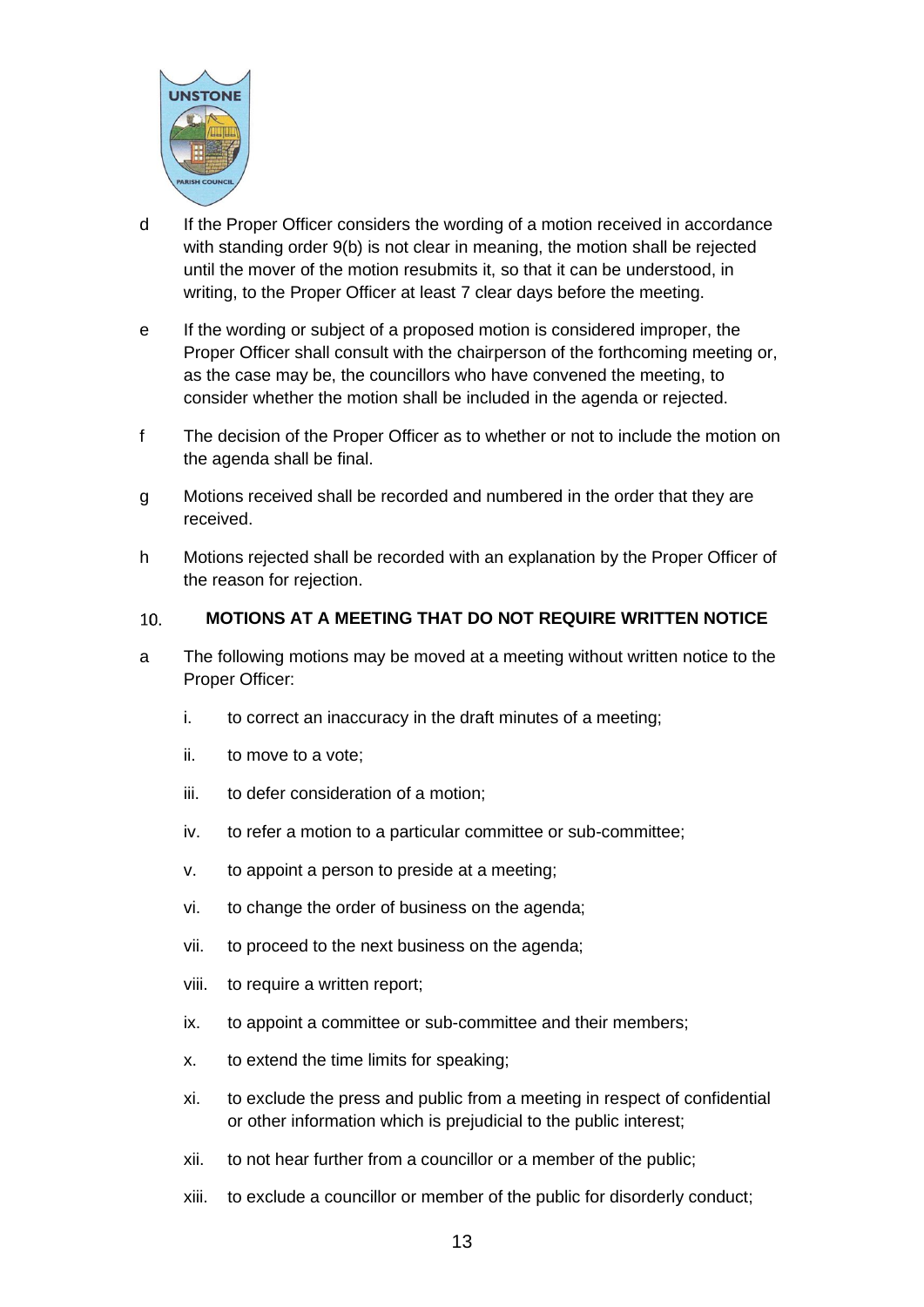

- xiv. to temporarily suspend the meeting;
- xv. to suspend a particular standing order (unless it reflects mandatory statutory or legal requirements);
- xvi. to adjourn the meeting; or
- xvii. to close the meeting.

#### <span id="page-13-0"></span>**MANAGEMENT OF INFORMATION**  11.

*See also standing order 20.*

- a **The Council shall have in place and keep under review, technical and organisational measures to keep secure information (including personal data) which it holds in paper and electronic form. Such arrangements shall include deciding who has access to personal data and encryption of personal data.**
- b **The Council shall have in place, and keep under review, policies for the retention and safe destruction of all information (including personal data) which it holds in paper and electronic form. The Council's retention policy shall confirm the period for which information (including personal data) shall be retained or if this is not possible the criteria used to determine that period (e.g. the Limitation Act 1980).**
- c **The agenda, papers that support the agenda and the minutes of a meeting shall not disclose or otherwise undermine confidential information or personal data without legal justification.**
- d **Councillors, staff, the Council's contractors and agents shall not disclose confidential information or personal data without legal justification.**

#### <span id="page-13-1"></span> $12.$ **DRAFT MINUTES**

| <b>Full Council meetings</b> | $\bullet$ |
|------------------------------|-----------|
| Committee meetings           | ●         |
| Sub-committee meetings       |           |

- a If the draft minutes of a preceding meeting have been served on councillors with the agenda to attend the meeting at which they are due to be approved for accuracy, they shall be taken as read.
- b There shall be no discussion about the draft minutes of a preceding meeting except in relation to their accuracy. A motion to correct an inaccuracy in the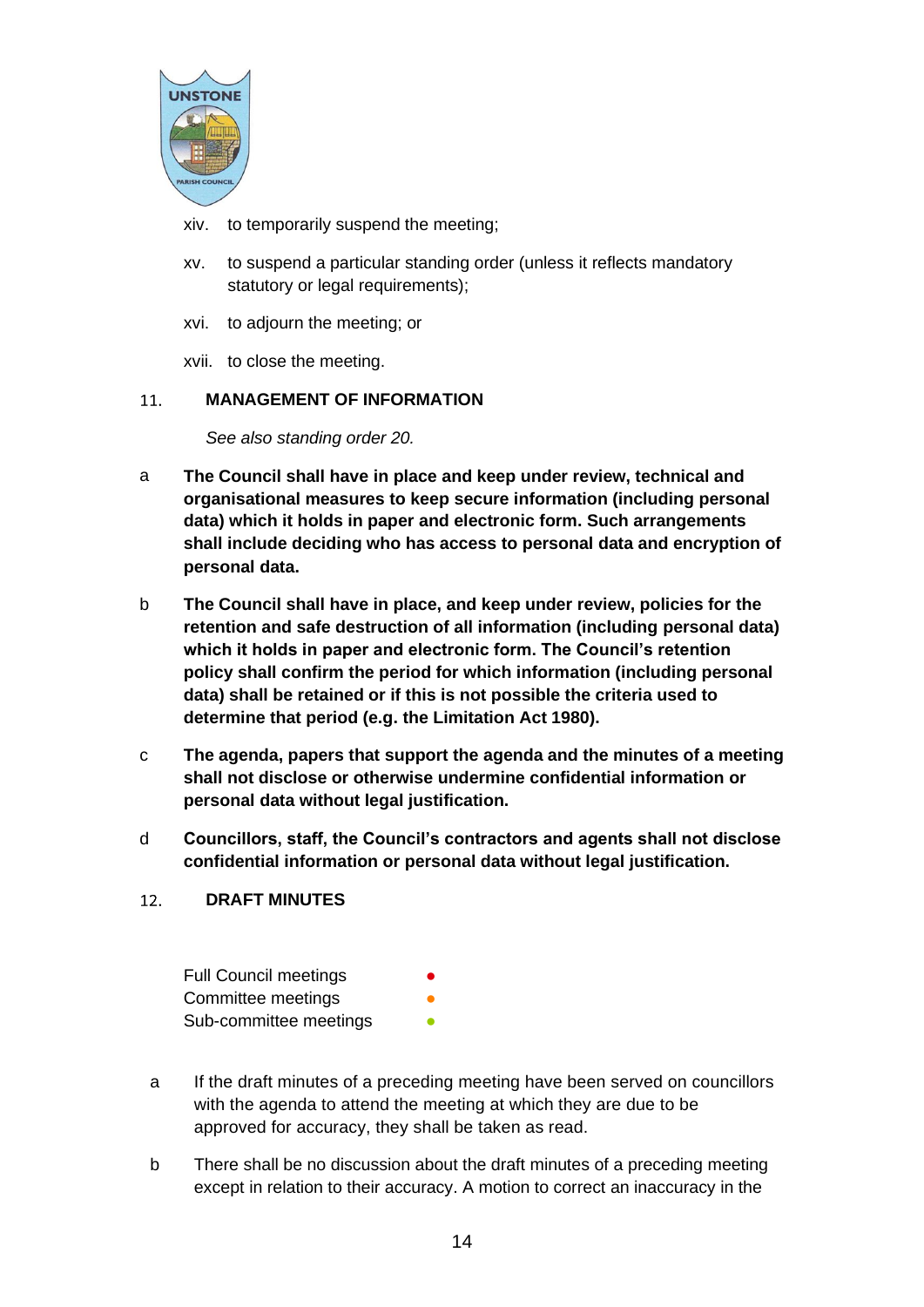

draft minutes shall be moved in accordance with standing order 10(a)(i).

- c The accuracy of draft minutes, including any amendment(s) made to them, shall be confirmed by resolution and shall be signed by the chairperson of the meeting and stand as an accurate record of the meeting to which the minutes relate.
- d If the chairperson of the meeting does not consider the minutes to be an accurate record of the meeting to which they relate, they shall sign the minutes and include a paragraph in the following terms or to the same effect:

"The chairperson of this meeting does not believe that the minutes of the meeting of the ( ) held on [date] in respect of ( ) were a correct record but their view was not upheld by the meeting and the minutes are confirmed as an accurate record of the proceedings."

- ● ● e **If the Council's gross annual income or expenditure (whichever is higher) does not exceed £25,000, it shall publish draft minutes on a website which is publicly accessible and free of charge not later than one month after the meeting has taken place.**
	- f Subject to the publication of draft minutes in accordance with standing order 12(e) and standing order 20(a) and following a resolution which confirms the accuracy of the minutes of a meeting, the draft minutes or recordings of the meeting for which approved minutes exist shall be destroyed.

#### <span id="page-14-0"></span>13. **CODE OF CONDUCT AND DISPENSATIONS**

*See also standing order 3(u).*

- a All councillors and non-councillors with voting rights shall observe the code of conduct adopted by the Council.
- b Unless they have been granted a dispensation, a councillor or non-councillor with voting rights shall withdraw from a meeting when it is considering a matter in which they have a disclosable pecuniary interest. They may return to the meeting after it has considered the matter in which they had the interest.
- c Unless they have been granted a dispensation, a councillor or non-councillor with voting rights shall withdraw from a meeting when it is considering a matter in which they have another interest if so required by the Council's code of conduct. They may return to the meeting after it has considered the matter in which they had the interest.
- d **Dispensation requests shall be in writing and submitted to the Proper**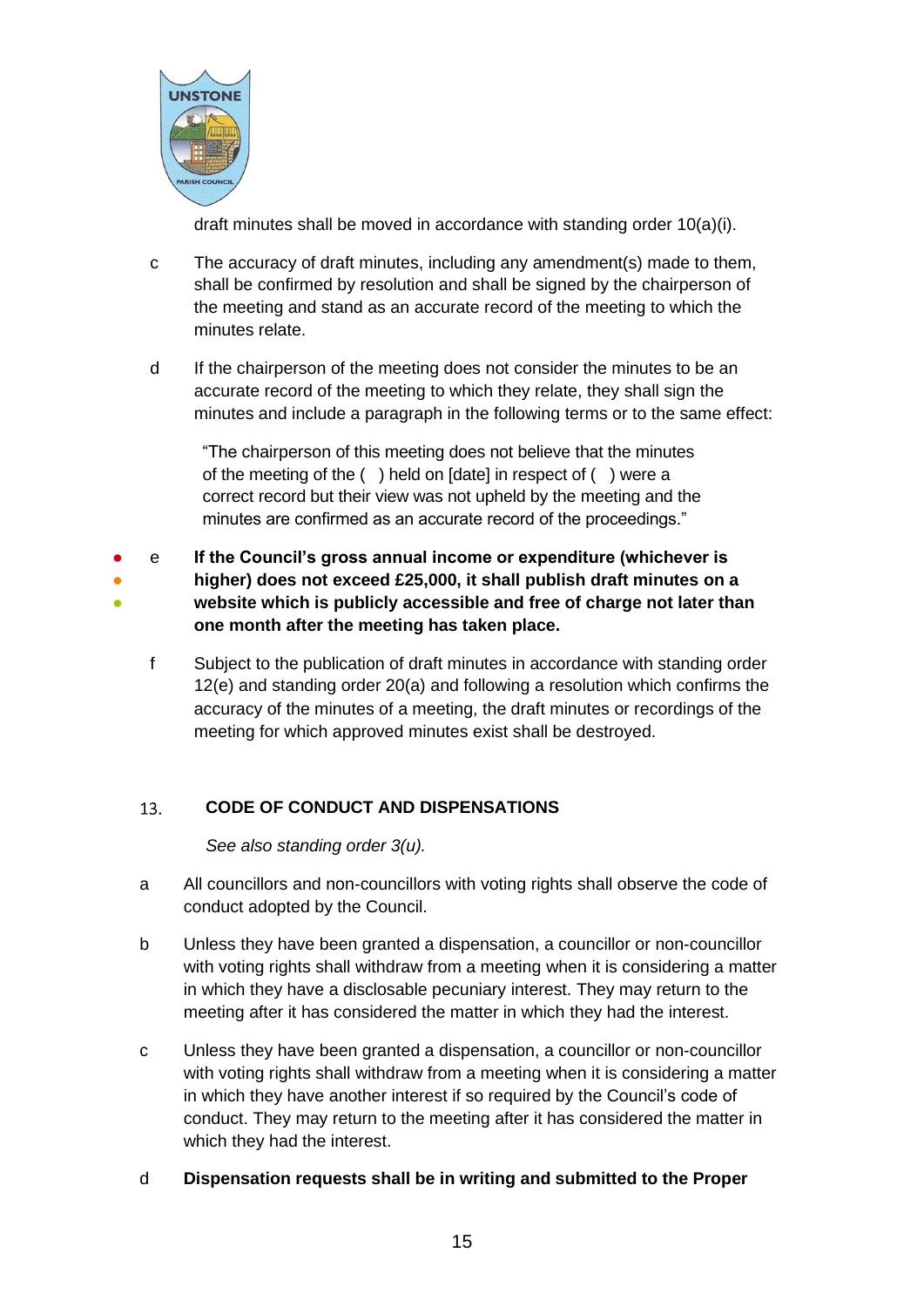

**Officer** as soon as possible before the meeting, or failing that, at the start of the meeting for which the dispensation is required.

- e A decision as to whether to grant a dispensation shall be made by the Proper Officer and that decision is final.
- f A dispensation request shall confirm:
	- i. the description and the nature of the disclosable pecuniary interest or other interest to which the request for the dispensation relates;
	- ii. whether the dispensation is required to participate at a meeting in a discussion only or a discussion and a vote;
	- iii. the date of the meeting or the period (not exceeding four years) for which the dispensation is sought; and
	- iv. an explanation as to why the dispensation is sought.
- g Subject to standing orders 13(d) and (f), a dispensation request shall be considered by the Proper Officer before the meeting or, if this is not possible, at the start of the meeting for which the dispensation is required.
- **h A dispensation may be granted in accordance with standing order 13(e) if having regard to all relevant circumstances any of the following apply:**
	- **i. without the dispensation the number of persons prohibited from participating in the particular business would be so great a proportion of the meeting transacting the business as to impede the transaction of the business;**
	- **ii. granting the dispensation is in the interests of persons living in the Council's area; or**
	- **iii. it is otherwise appropriate to grant a dispensation.**

#### <span id="page-15-0"></span>**CODE OF CONDUCT COMPLAINTS**  14.

- a Upon notification by the District that it is dealing with a complaint that a councillor or non-councillor with voting rights has breached the Council's code of conduct, the Proper Officer shall, subject to standing order 11, report this to the Council.
- b Where the notification in standing order 14(a) relates to a complaint made by the Proper Officer, the Proper Officer shall notify the Chairperson of Council of this fact, and the Chairperson shall nominate another staff member to assume the duties of the Proper Officer in relation to the complaint until it has been determined and the Council has agreed what action, if any, to take in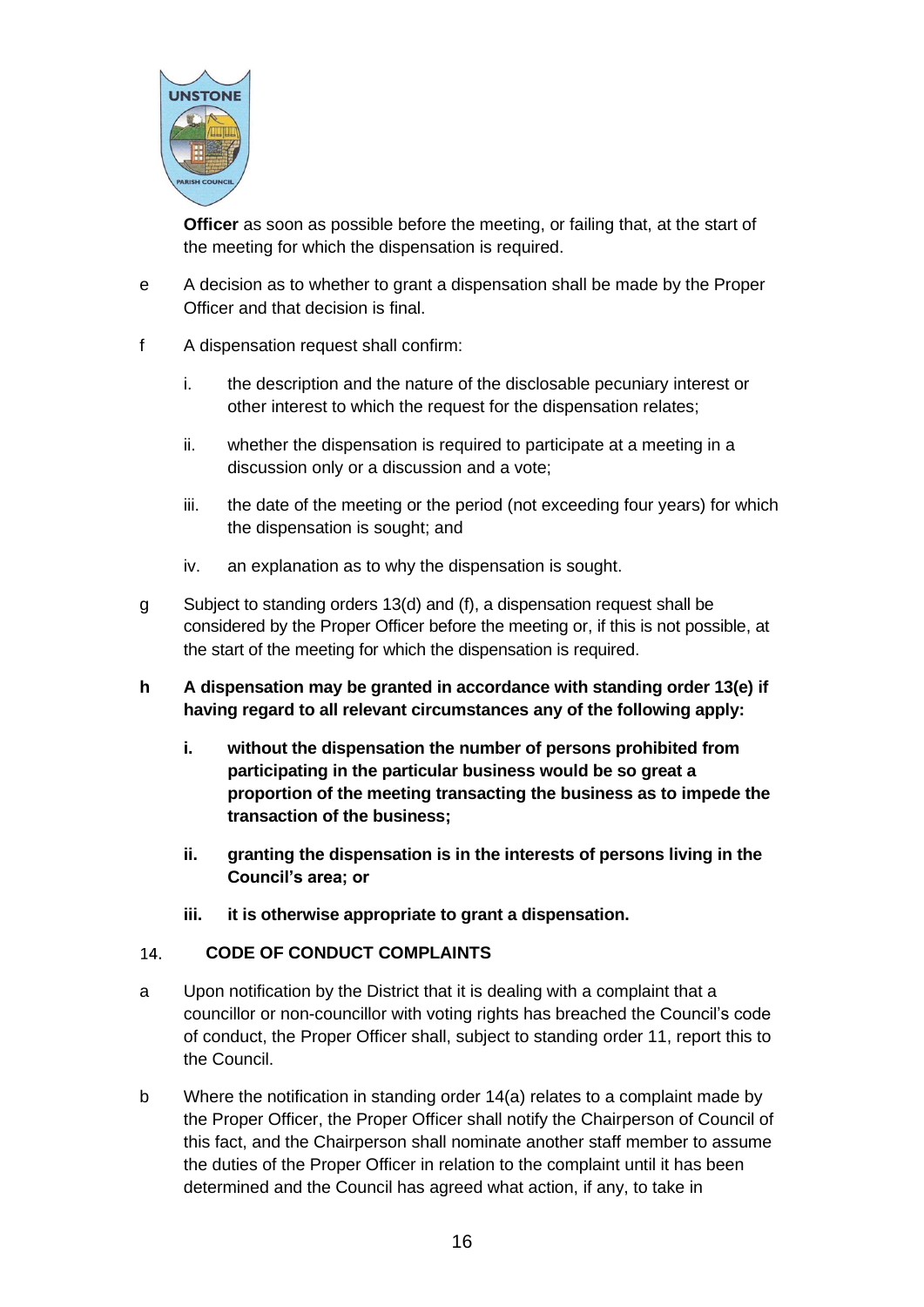

accordance with standing order 14(d).

- c The Council may:
	- i. provide information or evidence where such disclosure is necessary to investigate the complaint or is a legal requirement;
	- ii. seek information relevant to the complaint from the person or body with statutory responsibility for investigation of the matter;
- d **Upon notification by the District that a councillor or non-councillor with voting rights has breached the Council's code of conduct, the Council shall consider what, if any, action to take against them. Such action excludes disqualification or suspension from office.**

#### <span id="page-16-0"></span> $15.$ **PROPER OFFICER**

- a The Proper Officer shall be either (i) the clerk or (ii) other staff member(s) nominated by the Council to undertake the work of the Proper Officer when the Proper Officer is absent.
- b The Proper Officer shall:
	- i. **at least three clear days before a meeting of the council, a committee,**
		- **serve on councillors by delivery or post at their residences or by email authenticated in such manner as the Proper Officer thinks fit, a signed summons confirming the time, place and the agenda and**
		- **Provide, in a conspicuous place, public notice of the time, place and agenda (provided that the public notice with agenda of an extraordinary meeting of the Council convened by councillors is signed by them).**

*See standing order 3(b) for the meaning of clear days for a meeting of a full council and standing order 3(c) for the meaning of clear days for a meeting of a committee;*

- ii. subject to standing order 9, include on the agenda all motions in the order received unless a councillor has given written notice at least 7 days before the meeting confirming their withdrawal of it;
- iii. **convene a meeting of the Council for the election of a new Chairperson of the Council, occasioned by a casual vacancy in their office;**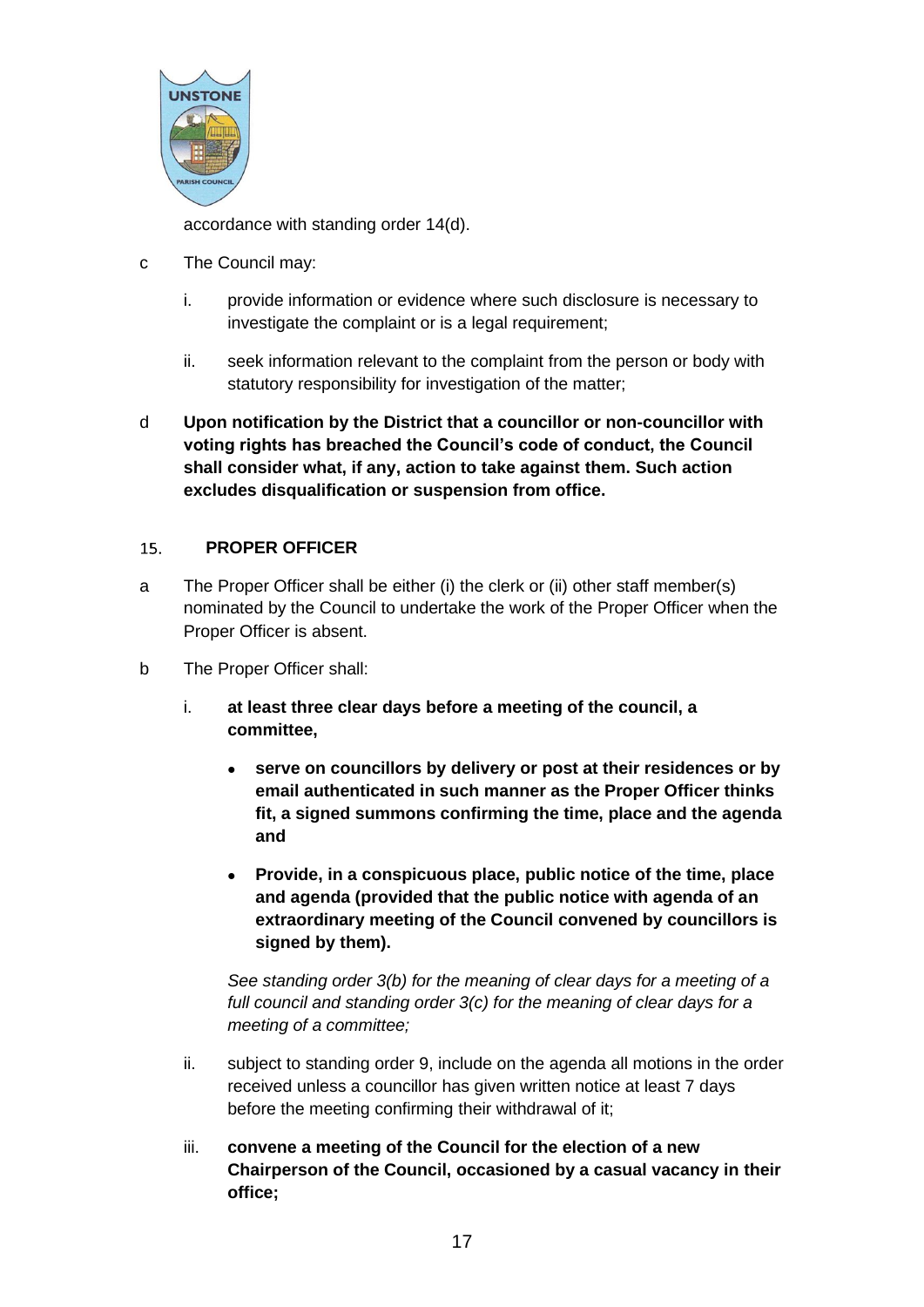

- iv. **facilitate inspection of the minute book by local government electors;**
- v. **receive and retain copies of byelaws made by other local authorities;**
- vi. hold acceptance of office forms from councillors;
- vii. hold a copy of every councillor's register of interests;
- viii. assist with responding to requests made under freedom of information legislation and rights exercisable under data protection legislation, in accordance with the Council's relevant policies and procedures;
- ix. liaise, as appropriate, with the Council's Data Protection Officer;
- x. receive and send general correspondence and notices on behalf of the Council except where there is a resolution to the contrary;
- xi. assist in the organisation of, storage of, access to, security of and destruction of information held by the Council in paper and electronic form subject to the requirements of data protection and freedom of information legislation and other legitimate requirements (e.g. the Limitation Act 1980);
- xii. arrange for legal deeds to be executed; (*see also standing order 23);*
- xiii. arrange or manage the prompt authorisation, approval, and instruction regarding any payments to be made by the Council in accordance with its financial regulations;
- xiv. record every planning application notified to the Council and the Council's response to the local planning authority in the minutes for such purpose;
- xv. refer a planning application received by the Council to the Council within two working days of receipt to facilitate an extraordinary meeting if the nature of a planning application requires consideration before the next ordinary meeting of the Council.
- xvi. manage access to information about the Council via the publication scheme; and
- xvii. retain custody of the seal of the Council which shall not be used without a resolution to that effect. (s*ee also standing order 23).*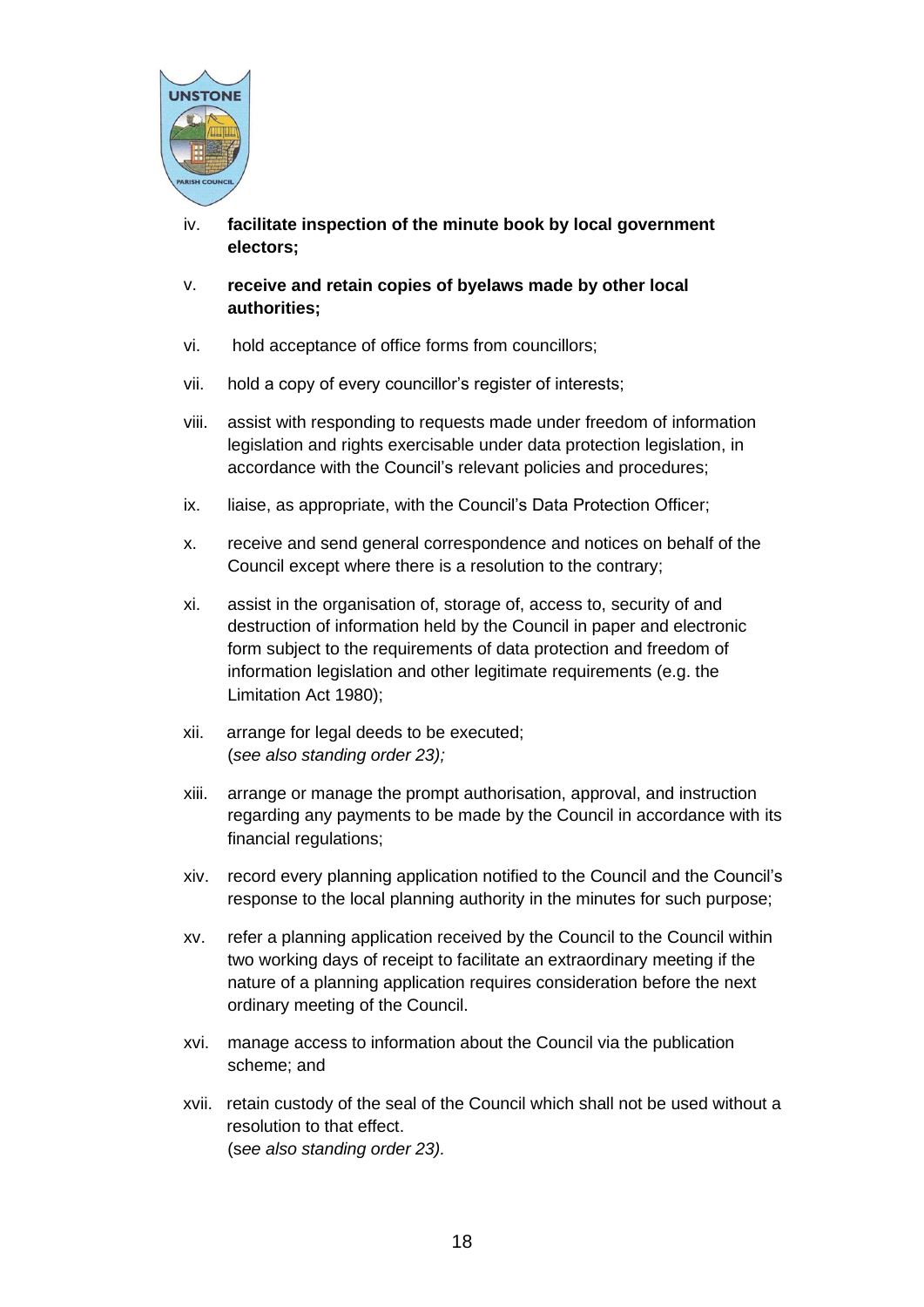

#### <span id="page-18-0"></span>**RESPONSIBLE FINANCIAL OFFICER**  16.

a The Council shall appoint appropriate staff member(s) to undertake the work of the Responsible Financial Officer when the Responsible Financial Officer is absent.

#### <span id="page-18-1"></span>17. **ACCOUNTS AND ACCOUNTING STATEMENTS**

- a "Proper practices" in standing orders refer to the most recent version of "Governance and Accountability for Local Councils – a Practitioners' Guide".
- b All payments by the Council shall be authorised, approved and paid in accordance with the law, proper practices and the Council's financial regulations.
- c The Responsible Financial Officer shall supply to each councillor as soon as practicable after 30 June, 30 September and 31 December in each year a statement to summarise:
	- i. the Council's receipts and payments for each quarter;
	- ii. the Council's aggregate receipts and payments for the year to date;
	- iii. the balances held at the end of the quarter being reported and

which includes a comparison with the budget for the financial year and highlights any actual or potential overspends.

- d As soon as possible after the financial year end at 31 March, the Responsible Financial Officer shall provide:
	- i. each councillor with a statement summarising the Council's receipts and payments for the last quarter and the year to date for information; and
	- ii. to the Council the accounting statements for the year in the form of Section 2 of the annual governance and accountability return, as required by proper practices, for consideration and approval.
- e The year-end accounting statements shall be prepared in accordance with proper practices and apply the form of accounts determined by the Council (receipts and payments, or income and expenditure) for the year to 31 March. A completed draft annual governance and accountability return shall be presented to all councillors at least 14 days prior to anticipated approval by the Council. The annual governance and accountability return of the Council, which is subject to external audit, including the annual governance statement, shall be presented to the Council for consideration and formal approval before 30 June.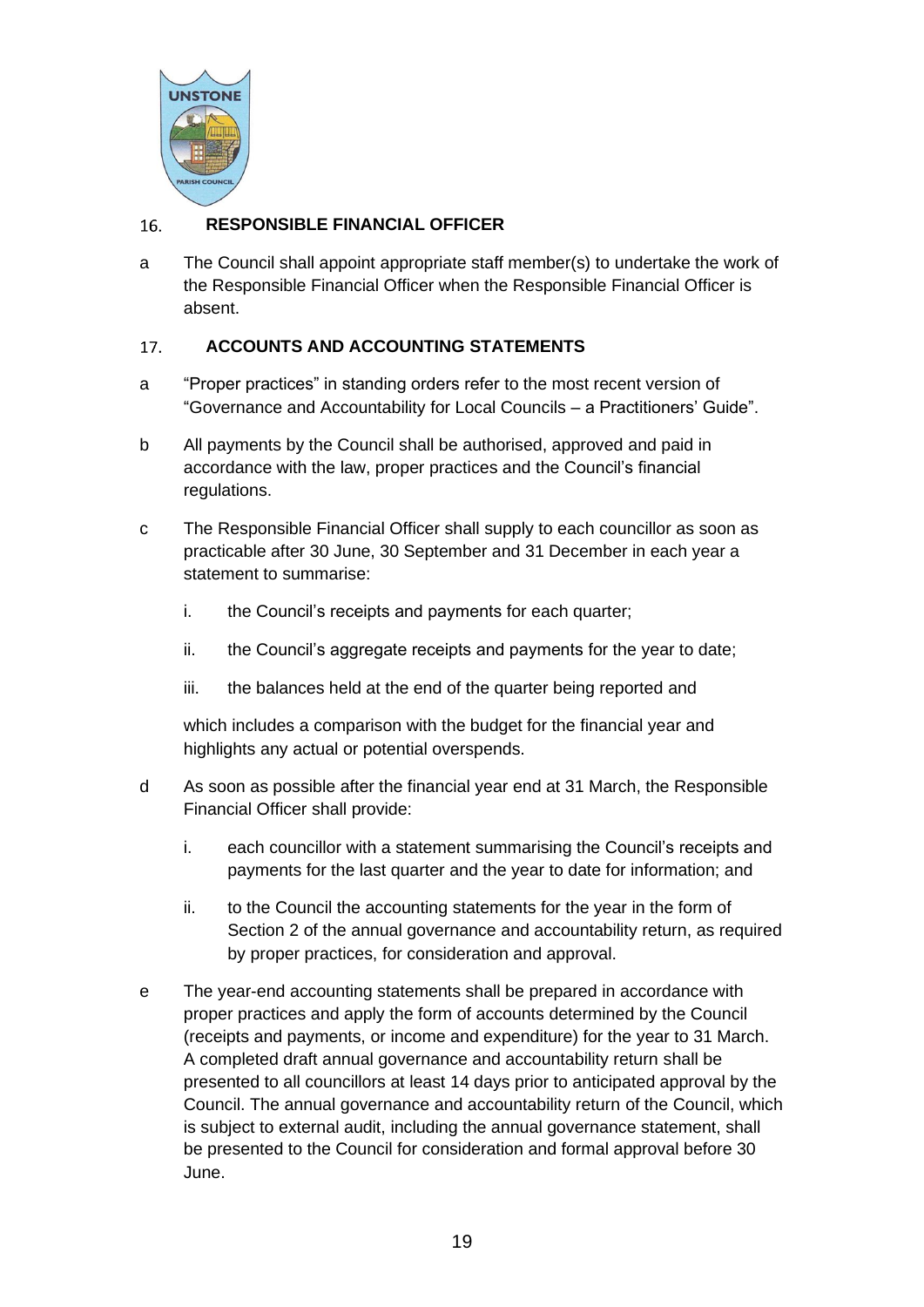

#### <span id="page-19-0"></span>**FINANCIAL CONTROLS AND PROCUREMENT** 18.

- a. The Council shall consider and approve financial regulations drawn up by the Responsible Financial Officer, which shall include detailed arrangements in respect of the following:
	- i. the keeping of accounting records and systems of internal controls;
	- ii. the assessment and management of financial risks faced by the Council;
	- iii. the work of the independent internal auditor in accordance with proper practices and the receipt of regular reports from the internal auditor, which shall be required at least annually;
	- iv. the inspection and copying by councillors and local electors of the Council's accounts and/or orders of payments; and
	- v. whether contracts with an estimated value below **£25,000** due to special circumstances are exempt from a tendering process or procurement exercise.
- b. Financial regulations shall be reviewed regularly and at least annually for fitness of purpose.
- c. **A public contract regulated by the Public Contracts Regulations 2015 with an estimated value in excess of £25,000 but less than the relevant thresholds in standing order 18(f) is subject to Regulations 109-114 of the Public Contracts Regulations 2015 which include a requirement on the Council to advertise the contract opportunity on the Contracts Finder website regardless of what other means it uses to advertise the opportunity unless it proposes to use an existing list of approved suppliers (framework agreement).**
- d. Subject to additional requirements in the financial regulations of the Council, the tender process for contracts for the supply of goods, materials, services or the execution of works shall include, as a minimum, the following steps:
	- i. a specification for the goods, materials, services or the execution of works shall be drawn up;
	- ii. an invitation to tender shall be drawn up to confirm (i) the Council's specification (ii) the time, date and address for the submission of tenders (iii) the date of the Council's written response to the tender and (iv) the prohibition on prospective contractors contacting councillors or staff to encourage or support their tender outside the prescribed process;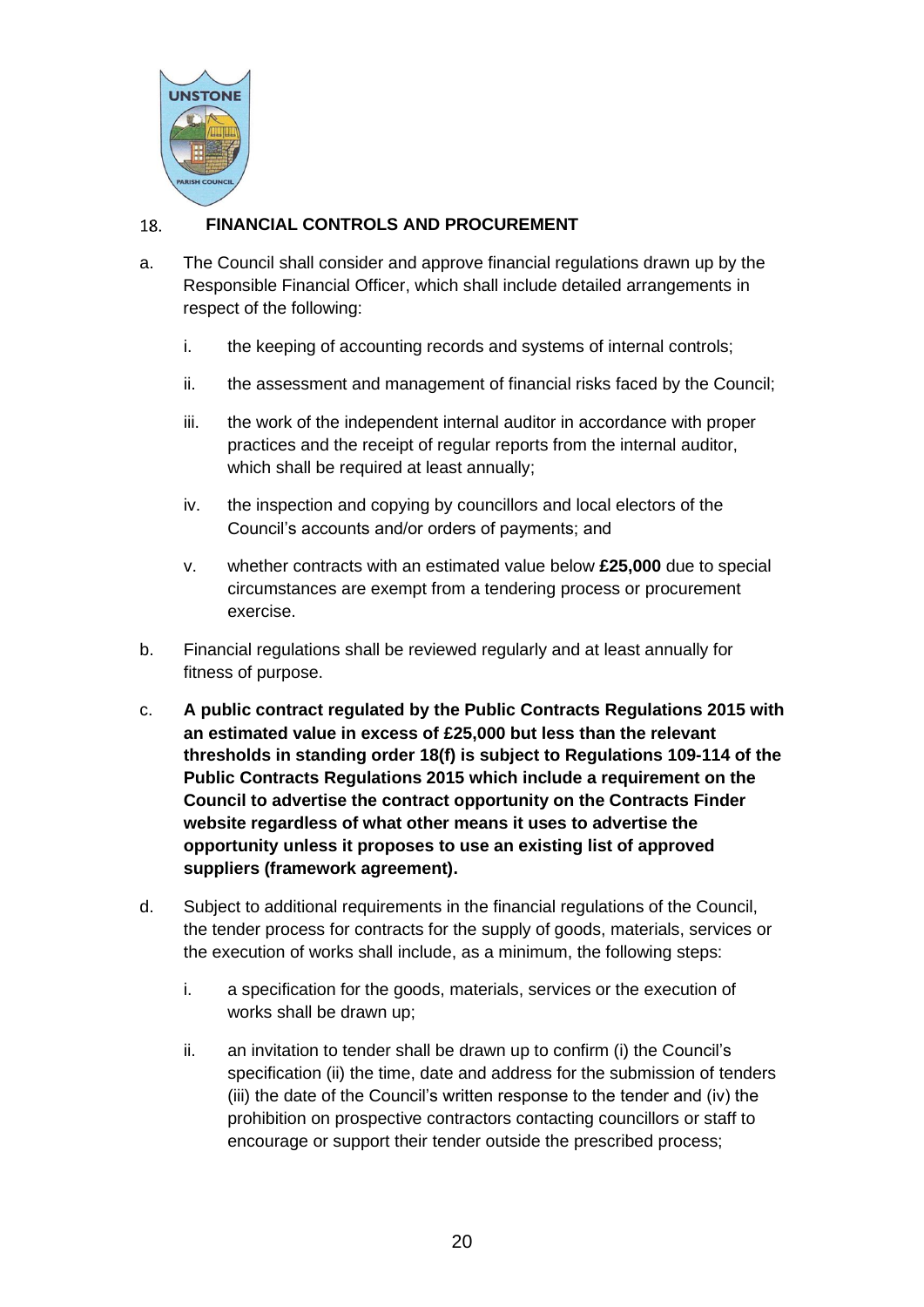

- iii. the invitation to tender shall be advertised in a local newspaper and in any other manner that is appropriate;
- iv. tenders are to be submitted in writing in a sealed marked envelope addressed to the Proper Officer;
- v. tenders shall be opened by the Proper Officer in the presence of at least one councillor after the deadline for submission of tenders has passed;
- vi. tenders are to be reported to and considered by the appropriate meeting of the Council or a committee or sub-committee with delegated responsibility.
- e. Neither the Council, nor a committee or a sub-committee with delegated responsibility for considering tenders, is bound to accept the lowest value tender.
- f. **A public contract regulated by the Public Contracts Regulations 2015 with an estimated value in excess of £181,302 for a public service or supply contract or in excess of £4,551,413 for a public works contract (or other thresholds determined by the European Commission every two years and published in the Official Journal of the European Union (OJEU)) shall comply with the relevant procurement procedures and other requirements in the Public Contracts Regulations 2015 which include advertising the contract opportunity on the Contracts Finder website and in OJEU.**
- g. **A public contract in connection with the supply of gas, heat, electricity, drinking water, transport services, or postal services to the public; or the provision of a port or airport; or the exploration for or extraction of gas, oil or solid fuel with an estimated value in excess of £363,424 for a supply, services or design contract; or in excess of £4,551,413 for a works contract; or £820,370 for a social and other specific services contract (or other thresholds determined by the European Commission every two years and published in OJEU) shall comply with the relevant procurement procedures and other requirements in the Utilities Contracts Regulations 2016.**

#### <span id="page-20-0"></span>19. **HANDLING STAFF MATTERS**

- a A matter personal to a member of staff that is being considered by a meeting of Council is subject to standing order 11.
- b Subject to the Council's policy regarding absences from work, the Council's most senior member of staff shall notify the chairperson of the Council or, if they are not available, the vice-chairperson of the Council of absence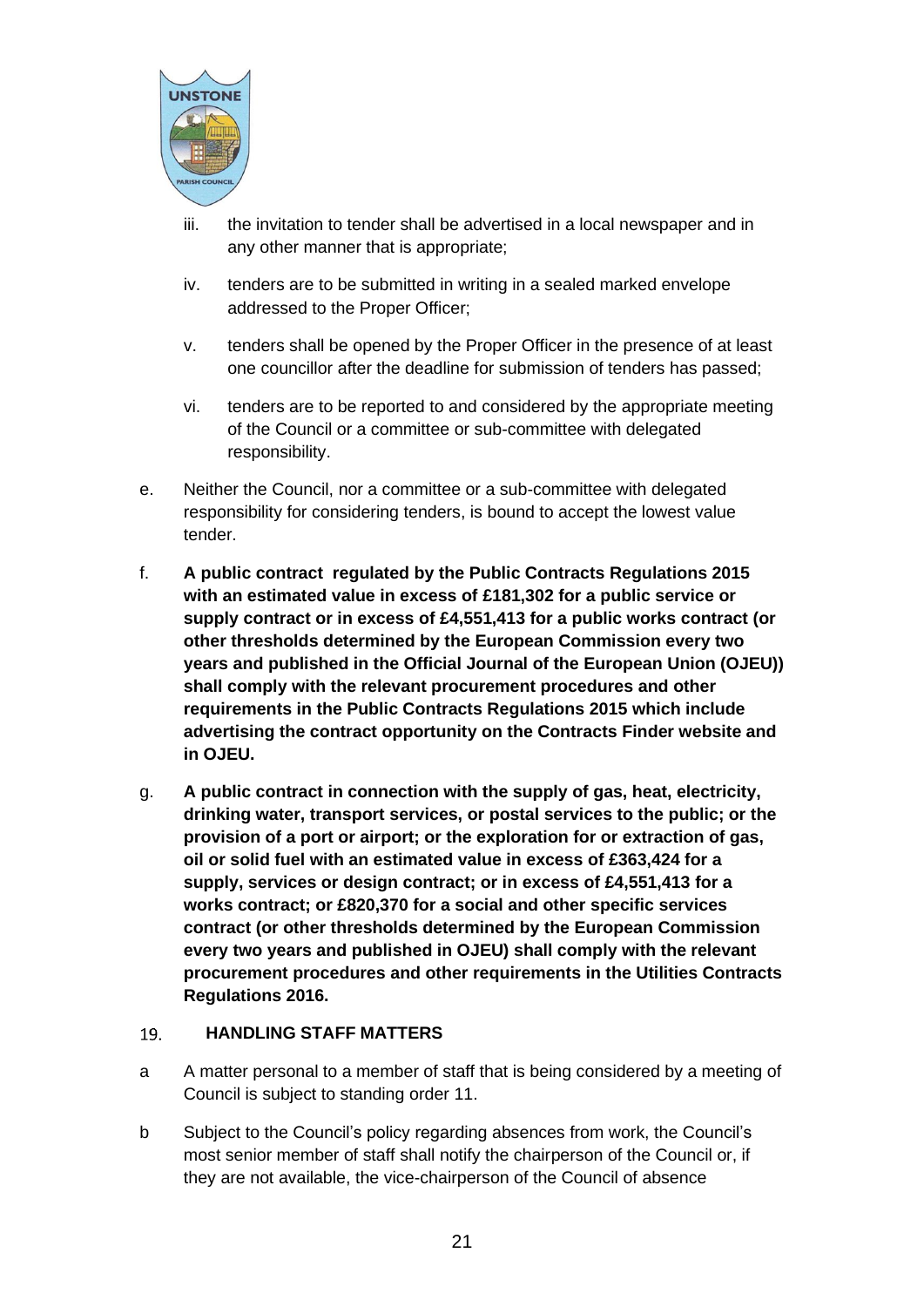

occasioned by illness or other reason and that person shall report such absence to at its next meeting.

- c The chairperson of the Council or in their absence, the vice-chairperson shall upon a resolution conduct a review of the performance and annual appraisal of the work of the member of staff. The reviews and appraisal shall be reported in writing and are subject to approval by resolution by the Council.
- d Subject to the Council's policy regarding the handling of grievance matters, the Council's most senior member of staff shall contact the chairperson of the Council or in their absence, the vice-chairperson of the Council in respect of an informal or formal grievance matter, and this matter shall be reported back and progressed by resolution of the Council.
- e Subject to the Council's policy regarding the handling of grievance matters, if an informal or formal grievance matter raised by a member of staff relates to the chairperson or vice-chairperson of the Council this shall be communicated to another member of the Council which shall be reported back and progressed by resolution of the Council.
- f Any persons responsible for all or part of the management of staff shall treat as confidential the written records of all meetings relating to their performance, capabilities, grievance or disciplinary matters.
- g In accordance with standing order 11(a), persons with line management responsibilities shall have access to staff records referred to in standing order 19(f).

#### <span id="page-21-0"></span>**RESPONSIBILITIES TO PROVIDE INFORMATION**   $20.$

*See also standing order 21.*

- a **In accordance with freedom of information legislation, the Council shall publish information in accordance with its publication scheme and respond to requests for information held by the Council.**
- b. **The Council, shall publish information in accordance with the requirements of the Local Government (Transparency Requirements) (England) Regulations 2015**.
- <span id="page-21-1"></span> $21.$ **RESPONSIBILITIES UNDER DATA PROTECTION LEGISLATION**  (Below is not an exclusive list).

*See also standing order 11.*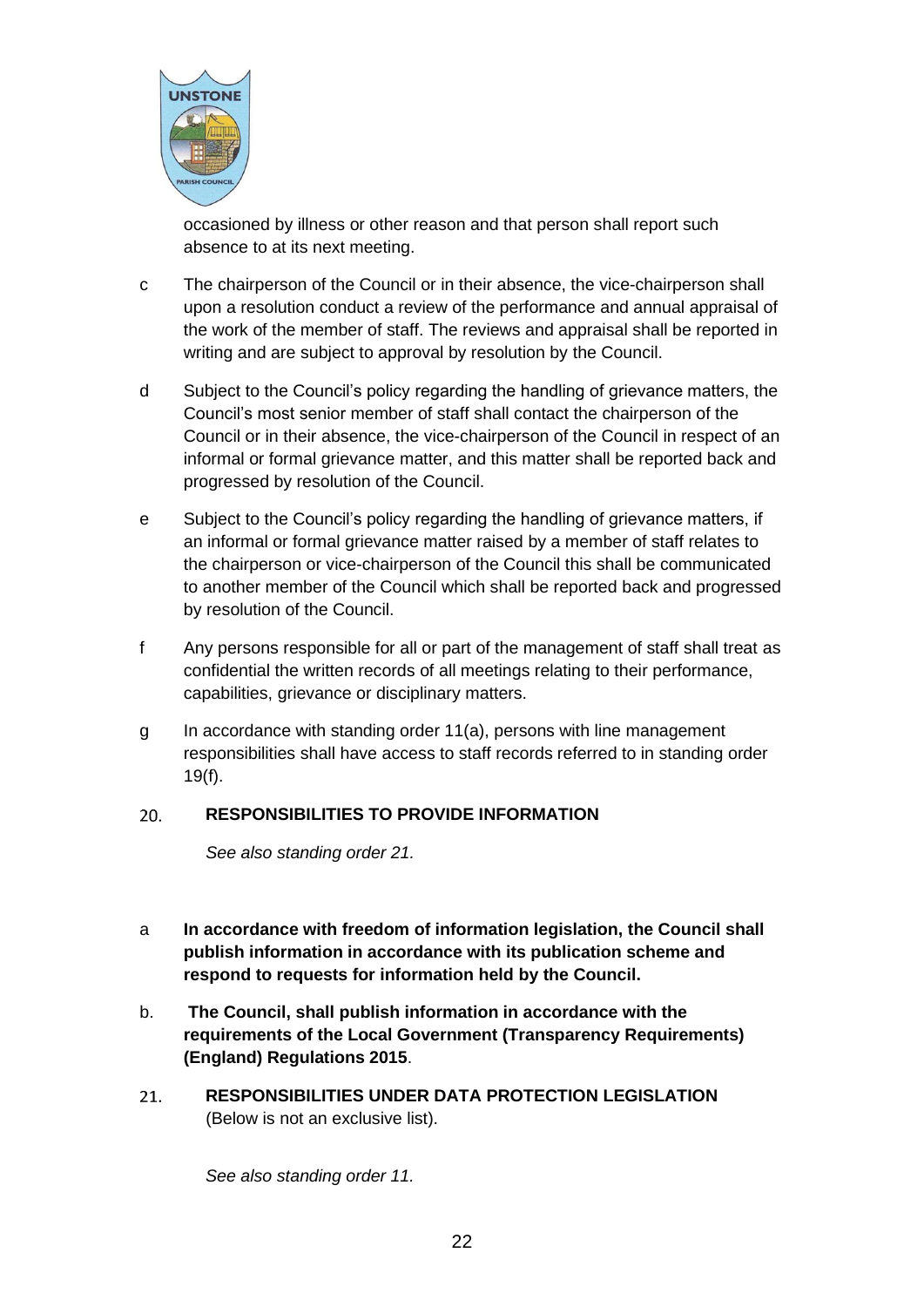

- a **The Council shall have policies and procedures in place to respond to an individual exercising statutory rights concerning their personal data.**
- b **The Council shall have a written policy in place for responding to and managing a personal data breach.**
- c **The Council shall keep a record of all personal data breaches comprising the facts relating to the personal data breach, its effects and the remedial action taken.**
- d **The Council shall ensure that information communicated in its privacy notice(s) is in an easily accessible and available form and kept up to date.**
- e **The Council shall maintain a written record of its processing activities.**

#### <span id="page-22-0"></span> $22.$ **RELATIONS WITH THE PRESS/MEDIA**

a Requests from the press or other media for an oral or written comment or statement from the Council, its councillors or staff shall be handled in accordance with the Council's policy in respect of dealing with the press and/or other media.

#### <span id="page-22-1"></span>**EXECUTION AND SEALING OF LEGAL DEEDS**   $23.$

*See also standing orders 15(b)(xii) and (xvii).*

- a A legal deed shall not be executed on behalf of the Council unless authorised by a resolution.
- b **Subject to standing order 23(a), any two councillors may sign, on behalf of the Council, any deed required by law and the Proper Officer shall witness their signatures.**